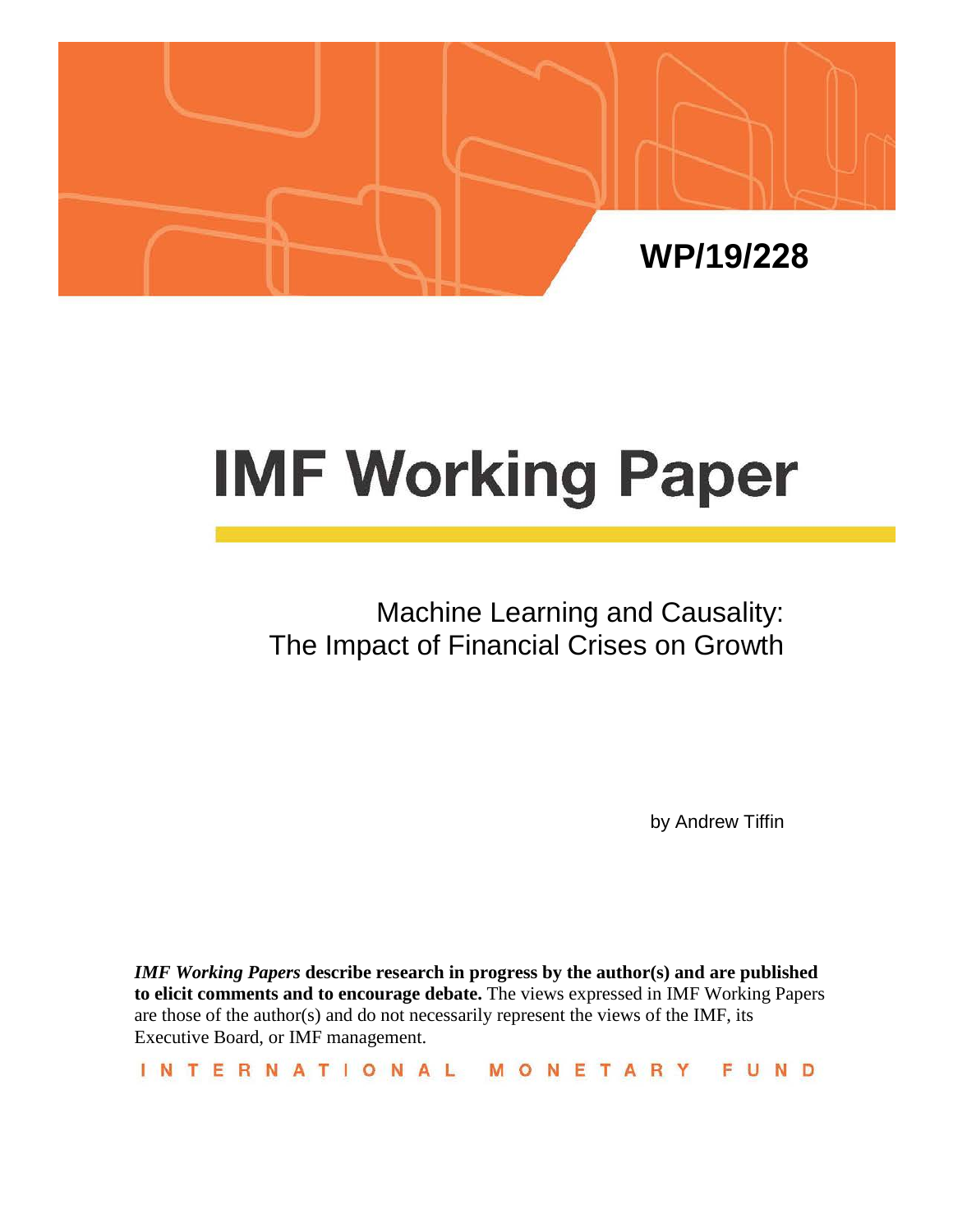#### **IMF Working Paper**

#### Middle East and Central Asia Department

#### **Machine Learning and Causality: The Impact of Financial Crises on Growth**

#### **Prepared by Andrew Tiffin[1](#page-1-0)**

Authorized for distribution by Martin Cerisola

November 2019

*IMF Working Papers* **describe research in progress by the author(s) and are published to elicit comments and to encourage debate.** The views expressed in IMF Working Papers are those of the author(s) and do not necessarily represent the views of the IMF, its Executive Board, or IMF management.

#### **Abstract**

Machine learning tools are well known for their success in prediction. But prediction is not causation, and causal discovery is at the core of most questions concerning economic policy. Recently, however, the literature has focused more on issues of causality. This paper gently introduces some leading work in this area, using a concrete example assessing the impact of a hypothetical banking crisis on a country's growth. By enabling consideration of a rich set of potential nonlinearities, and by allowing individuallytailored policy assessments, machine learning can provide an invaluable complement to the skill set of economists within the Fund and beyond.

JEL Classification Numbers: C21; C40; E6; E44; E50; E60; F3;G01; G20.

Keywords: Supervised machine learning; causal inference; policy evaluation; counterfactual prediction; randomized experiments; treatment effects; banking crisis; financial crisis.

Author's E-Mail Address: [atiffin@imf.org](mailto:atiffin@imf.org)

<span id="page-1-0"></span><sup>&</sup>lt;sup>1</sup> I am most grateful to the IMF's outstanding Vulnerability-Exercise Upgrade team and to colleagues in the Middle Eastern and Central Asia Department, for their insight and support. I am also particularly grateful to Sebastian Herrador Guzman, who first alerted me to the recent literature on Causal Forests. All errors and omissions, of course, are my own. The views expressed in this paper are those of the author and do not reflect the views of the IMF, the IMF Executive Board, or IMF Management.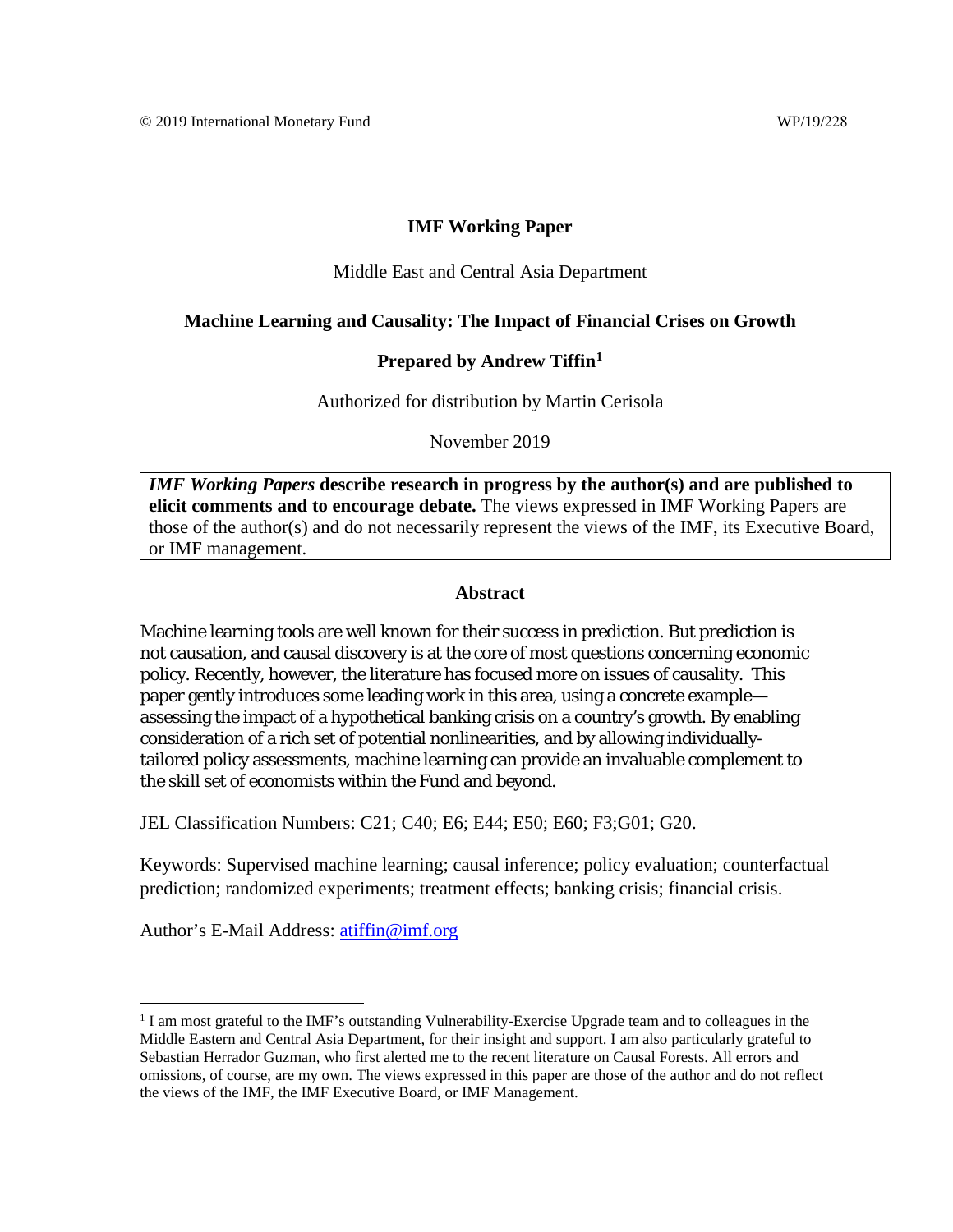Contents Page

2

|              |                                                                                     | 3  |
|--------------|-------------------------------------------------------------------------------------|----|
|              | II. A Machine-Learning Approach to Causal Inference<br>4                            |    |
|              | A. Estimating Causal Relationships: Predicting the Counterfactual______________4    |    |
|              | B. Machine Learning: Making Better Predictions _________________________________6   |    |
|              | C. An Emerging Synthesis: "Causal" Machine Learning _____________________________8  |    |
|              | III. Using Random Forests for Causal Inference: The Causal Forest _______________12 |    |
|              |                                                                                     |    |
|              |                                                                                     |    |
|              | IV. Case Study: The Impact of a Financial Crisis on Growth_______________________14 |    |
|              |                                                                                     |    |
|              |                                                                                     |    |
|              |                                                                                     |    |
|              |                                                                                     |    |
|              |                                                                                     | 24 |
|              |                                                                                     | 24 |
| <b>Boxes</b> |                                                                                     |    |
|              | 1 The Eundemantal Droblam of Causel Informed                                        | ς  |

# **Boxes**

|    | The Fundamental Problem of Causal Inference                                        | 5  |
|----|------------------------------------------------------------------------------------|----|
| 2. | Better Predictions Through Regularization: Penalized Regression and LASSO _______7 |    |
| 3. | Better Predictions Through Ensembles: Decision Trees and Random Forests            | 10 |
|    |                                                                                    | 20 |
|    | <b>Figures</b>                                                                     |    |
| 1. | Causal Forest Predictions (Select Countries) ___________________________________   | 18 |
| 2. | Shapley Values: Impact of a Banking Crisis on Output Growth __________             | 21 |
|    | 3. Distribution of Shapley Values                                                  | 22 |
| 4. | Exploring the Role of Exchange-Rate Flexibility                                    | 23 |
|    | References                                                                         | 26 |
|    |                                                                                    |    |

**Annex I** \_\_\_\_\_\_\_\_\_\_\_\_\_\_\_\_\_\_\_\_\_\_\_\_\_\_\_\_\_\_\_\_\_\_\_\_\_\_\_\_\_\_\_\_\_\_\_\_\_\_\_\_\_\_\_\_\_\_\_\_\_\_\_\_\_29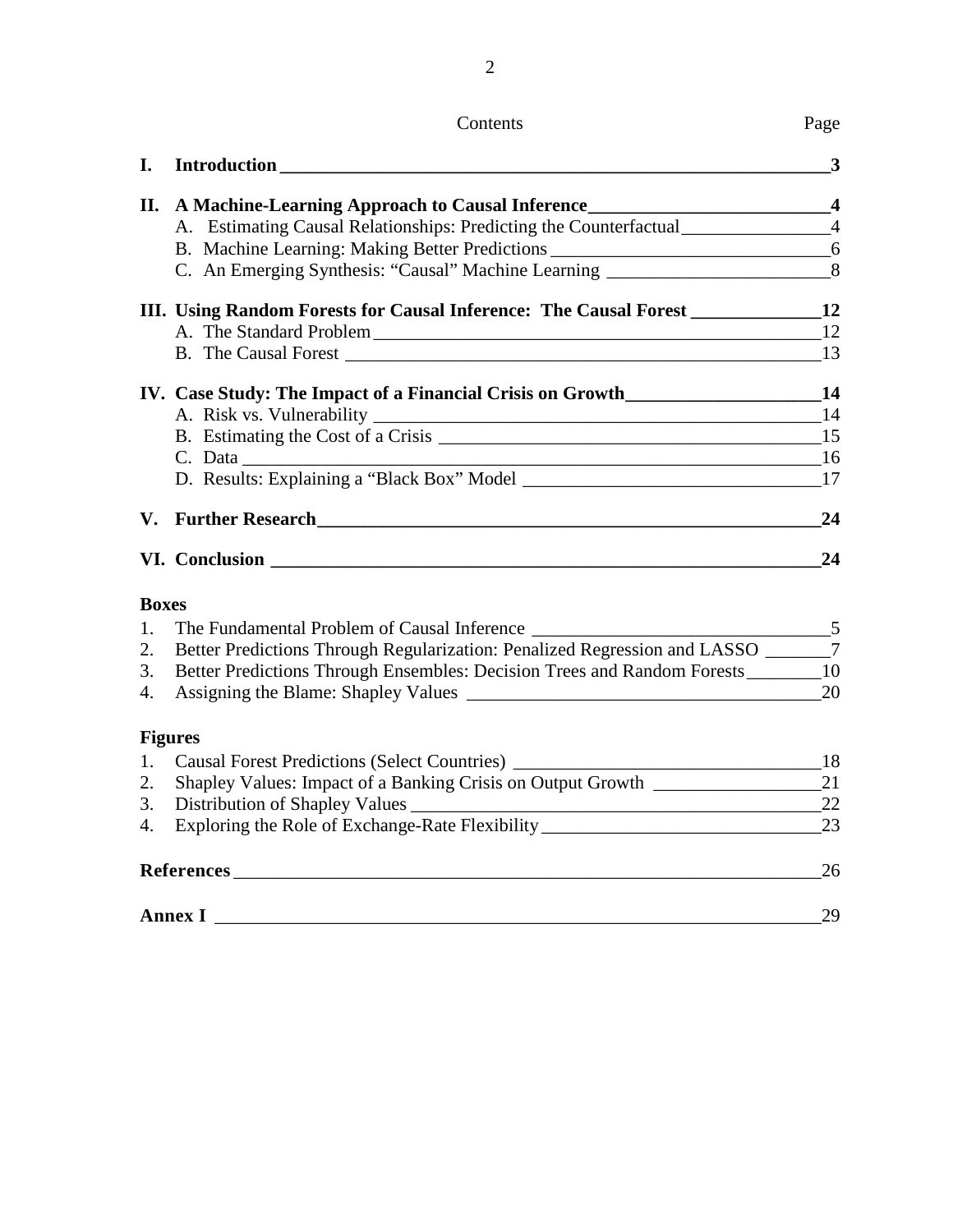#### **I. INTRODUCTION**

*The difficulty is to detach the framework of fact—of absolute fact—from the embellishments of theorists…*

*The Memoirs of Sherlock Holmes*

Machine Learning (ML) is far from new. Indeed, research in this field has a pedigree that extends back more than fifty years, and often entails well-known methods from non-parametric statistics. But the pace of adoption of these techniques has picked up rapidly over the past 10 years, driven in large part by their impressive predictive capabilities.

Accurate prediction, of course, is important. But for empirical economists, prediction by itself is not always enough. Questions concerning the *effects* of a particular policy, for example, present a fundamentally different problem; as the answers require us to estimate *what would have happened* in the absence of that policy stance. This is the central challenge of causal inference and has perhaps been a key reason why machine learning hasn't made greater headway among economists. Predictions can be validated, and so lend themselves to ML techniques. Counterfactuals cannot, as we never get to see the path not taken.

Nonetheless, there is a swiftly expanding literature ("causal machine learning") that has endeavored to take the strengths and innovations of ML methods and apply them to causal inference problems—leading to more precise, less biased, and more reliable estimators of causal effects.

This paper will provide a gentle introduction to some leading research in this area, taking a concrete task as an example—assessing the impact of a hypothetical financial crisis on output growth. Focusing mainly on recent work on *Causal Forests* (Athey and others, 2018), the paper will use an ML approach to provide plausible estimates of the average impact of a crisis, as well as estimates of how that impact varies from country to country. Moreover, the paper will exploit recent advances in the interpretation of complex ("black box") models to show how machine learning can provide valuable insight into the factors underlying these different country-level effects, with particular attention to potential thresholds and interactions.

Section II of this paper will outline some ways in which the machine-learning literature has addressed issues of causal inference, while section III will focus in particular on the intuition behind the Causal Forest algorithm. Section IV will apply this tool to the estimation of the cost of financial crises, and will draw on recent advances in ML visualization, exploration, and explanation to investigate not only the different country-by-country cost of a crisis, but also the particular factors that may make a crisis worse in some countries compared to others. Section V briefly outlines ways in which the causal forest approach can be extended to other types of problems, and section VI then concludes.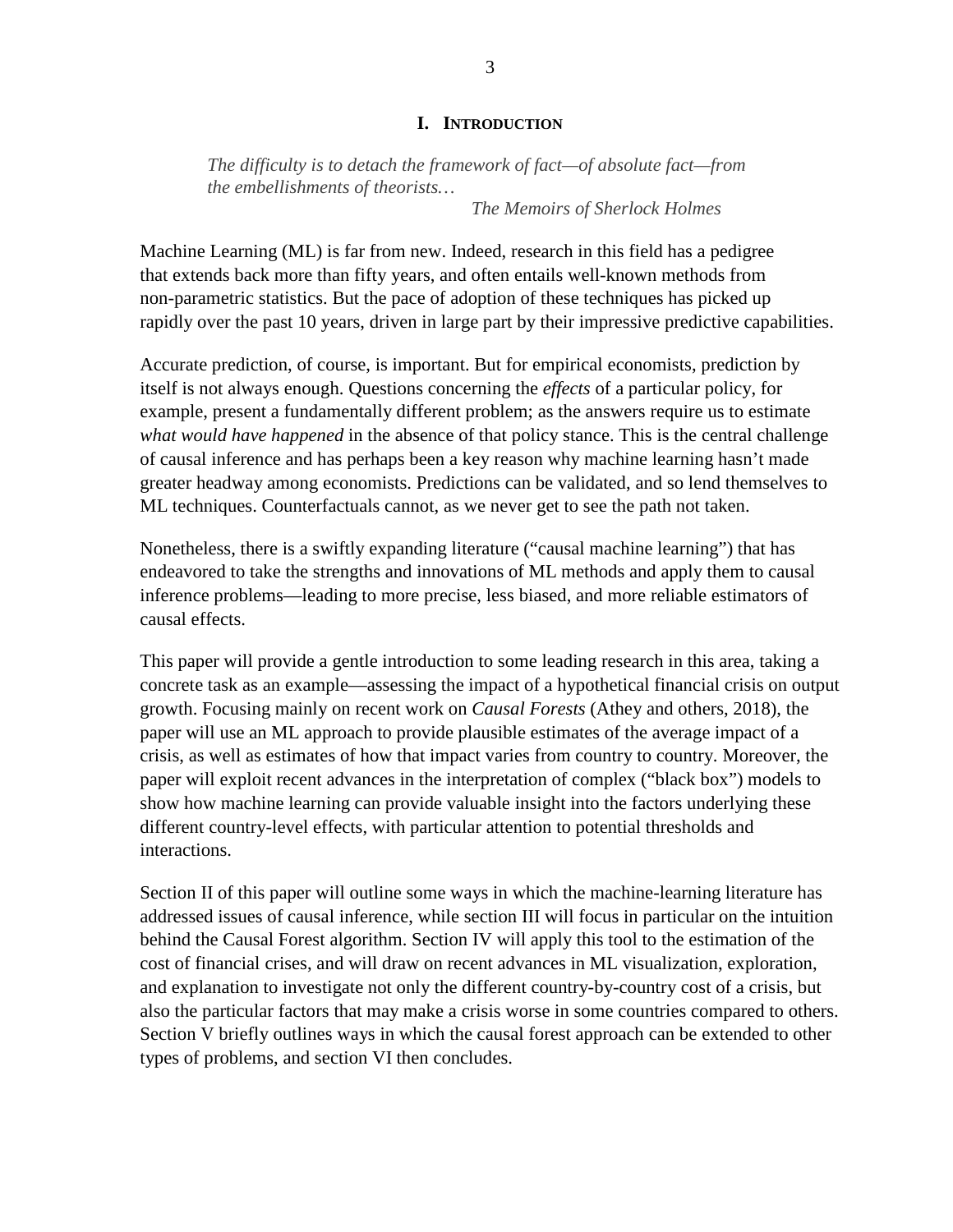# **II. A MACHINE-LEARNING APPROACH TO CAUSAL INFERENCE**

*More has been learned about causal inference in the last few decades than the sum total of everything that had been learned about it in all prior recorded history*

*Gary King, 2007*

# **A. Estimating Causal Relationships: Predicting the Counterfactual**

The theoretical gold standard for estimating the causal impact of an event (or policy intervention) is a randomized controlled experiment. But for most questions in economics, experiments are often impractical, unethical, or simply impossible. So, a large share of empirical work relies on observational data. Unfortunately, estimating the causal effect of an event or policy from this type of data is problematic, as we never see the counterfactual—we never see what *would have happened* had a different policy been chosen. This is what Holland (1986) calls the "fundamental problem of causal inference." (Box 1)

The literature on deriving causal relationships from observational data is vast, and essentially examines strategies to build a convincing proxy for this *un*observable counterfactual.<sup>[2](#page-4-0)</sup> For example, with a large enough dataset, one strategy might be to simply measure the average outcome for those subjects that experienced the event and compare it against the average for those that did not. This strategy, however, demands that we observe all "confounding factors" (i.e., factors correlated with both the outcome and the likelihood of the event). *Conditional* on these observed confounders, the intervention ("treatment") is essentially as good as randomly assigned, and so the average difference between "treated" and "untreated" groups can be taken as a valid proxy for a causal effect.

In a standard regression framework, conditioning on these confounders is typically done by including a pre-identified set of "control" variables. But in a deeper sense, such conditioning strategies are essentially constructing a credible *prediction of the counterfactual*. For example, the standard "propensity score" approach of Rosenbaum and Rubin (1983) calculates the conditional probability of a particular treatment given a set of observed covariates. The "propensity score matching estimator" then predicts the *missing* counterfactual for each *actual* observation; by using the closest observation from the other group, according to its propensity score (Abadie and Imbens, 2006). What makes causal inference particularly challenging, however, is that these counterfactual predictions can never be validated—we are not predicting an outcome that will become known at some future point in time, we are instead predicting a potential outcome that will *never* be known. In this context, it is important that such predictions are at least as plausible and persuasive as possible.

<span id="page-4-0"></span><sup>&</sup>lt;sup>2</sup> For a survey of this literature, see Imbens and Rubin (2015), and Morgan & Winship (2015).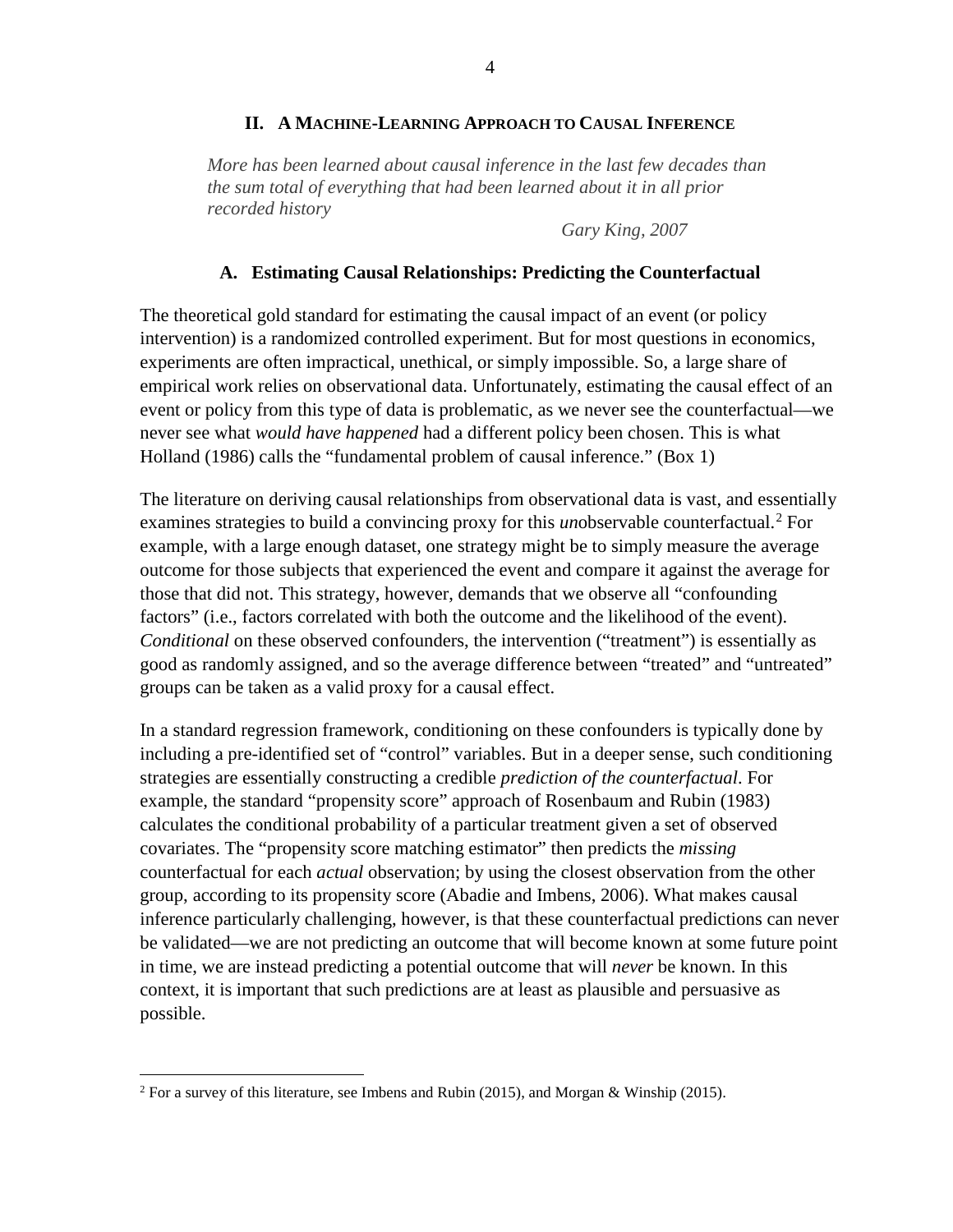# **Box 1. The Fundamental Problem of Causal Inference**

**Estimating causal relationships is difficult, as we never get to see the path not taken.** Suppose we wanted to estimate the impact of a new medicine on a particular subject. To answer that question, we need to measure what happens when the subject takes the medicine, and compare that to what happens when she fails to take the medicine. But this is impossible. We can only ever see *one* of these outcomes, not both. Causal inference, therefore, essentially entails arriving at a plausible estimate of an unobserved (and fundamentally unobservable) counterfactual.

**Since we cannot split one person in two… …we have to build experiments with "comparable" subjects.** Difference in<br>Average Outcome Similar subjects

**The best we can do is to construct (perhaps implicit) experiments in which similar people take different paths.** An idealized experiment, for example, would entail identical twins, where the subjects are assumed to be the same in every particular. If one twin takes the medicine and the other does not, then the second (untreated) twin serves as the counterfactual. In the same vein, if we had a group of essentially similar subjects, then the average outcome for those who did not take the treatment would serve as the counterfactual for those who did. The difference in the average outcome between the treated and untreated subjects would then be the treatment effect for that particular group. We could then use that average to predict the likely effect for other subjects with the same characteristics. As an extension, if we wanted to estimate the likely effect for people with a different set of characteristics, we would need a different set of experiments; each with a matched set of subjects, all of whom share those characteristics. This is the core idea behind strategies to estimate *individual* treatment effects, both from specially designed experimental studies, and from observational data both of which sort subjects into well-matched sub groups. The best we can do is to construct (perhaps implicit) experiments in which similar people take<br>different paths. An idealized experiment, for example, would entail identical twins, where the<br>different paths. An idealized e

**If, instead, we are interested in the** *average* **effect for a broader, more heterogenous population, estimation requires that the treatment be allocated randomly.** This is the core idea behind the Randomized Controlled Experiment (RCT), where randomization ensures that both treated and untreated groups are alike *on average*, so that any idiosyncratic differences are cancelled out when comparing outcomes between the two groups. In observational studies, of course, treatment is almost never random, so we need to account statistically for all the ways the groups *might* be systematically different.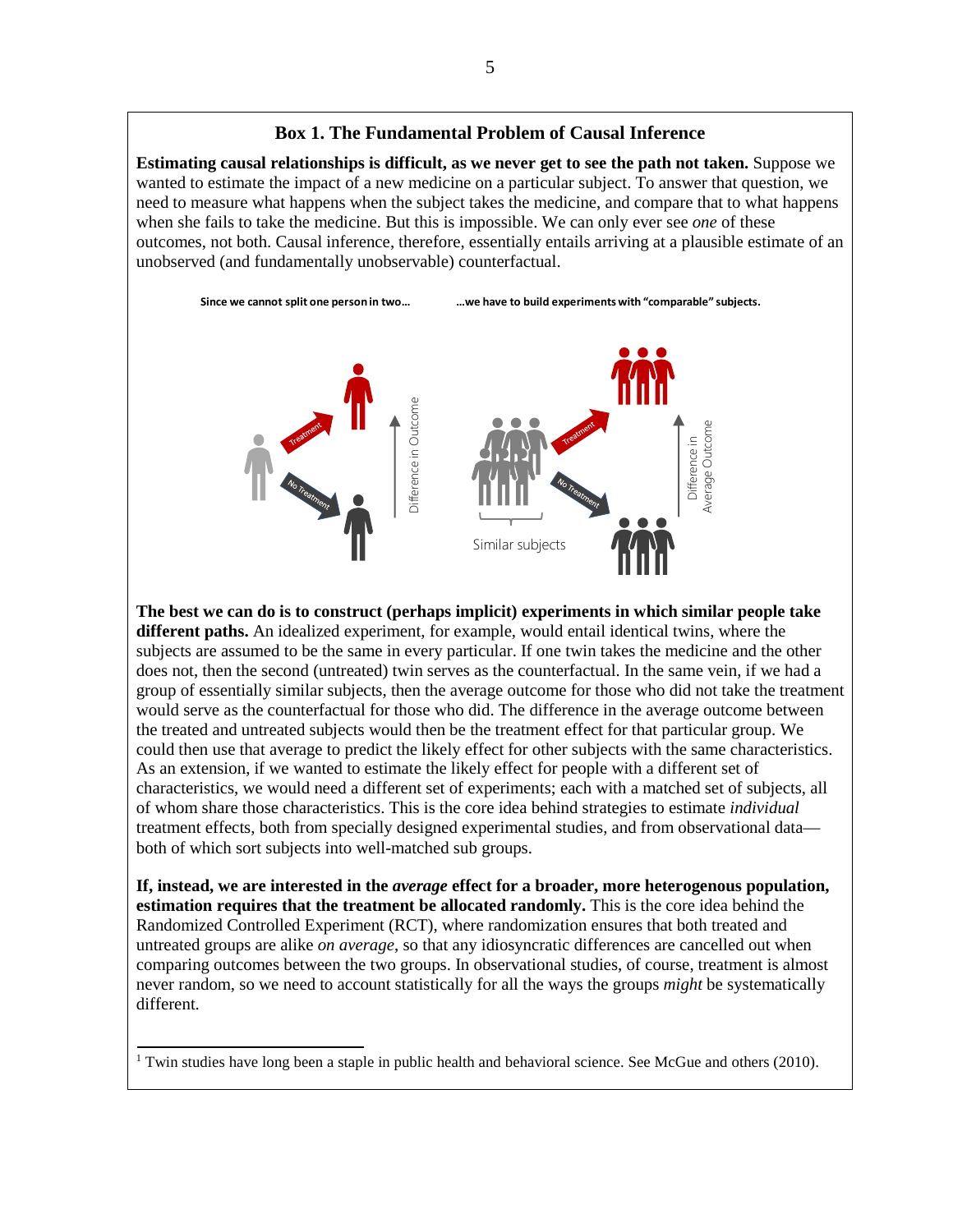#### **B. Machine Learning: Making Better Predictions**

There is no broadly accepted consensus on the definition of machine learning. As a general guide, the field has its origins in computational statistics, and is chiefly concerned with the use of algorithms to identify patterns within a dataset (Kuhn and Johnson, 2016). The actual algorithms can range from the simplest OLS regression to the most-complex "deep learning" neural network; but ML is distinguished by its often single-minded focus on predictive performance—indeed, the essence of machine learning is the design of experiments to assess how well a model trained on one dataset will predict new data (Box 2).

In this regard, the growing popularity of ML techniques stem from their ability to discover complicated patterns that have not been specified in advance. In economics in particular, the world is complex, and everything is connected. For some problems, this is less of a concern, as we are able to build empirical models that can successfully focus on specific economic relationships. For other problems, simple models are often insufficient. As an illustration, predicting a financial crisis is a very challenging problem—the rare onset of a crisis is likely shaped by the interaction of a range of economic drivers, and there is no theoretical consensus on how these drivers come together to trigger a crisis. So, specifying a suitable model a priori is difficult. Instead, a useful predictive model should be able to efficiently sift through a broad range of potential independent variables, identifying the relationships, thresholds, and interactions that are most reliably and robustly informative.

Machine-learning does this well. Random Forests (RF), for example, has proven to be one of the most popular and successful general-purpose algorithms currently available (Box 3). Random Forests can handle a range of different predictor types (binary, categorical, numerical) and the algorithm implicitly incorporates an element of variable selection automatically sifting through a broad range of covariates, and focusing on those with the greatest predictive power. Moreover, RF can also be applied to a wide range of modeling tasks, ranging from classification, to regression, to cluster analysis. Further, when applied to prediction problems, the performance of the procedure is generally impressive. Although there is no single algorithm that will dominate in all applications (known in machine-learning parlance as the "no free lunch theorem"), Random Forests will usually do well and will often take less time and effort to train than most alternatives.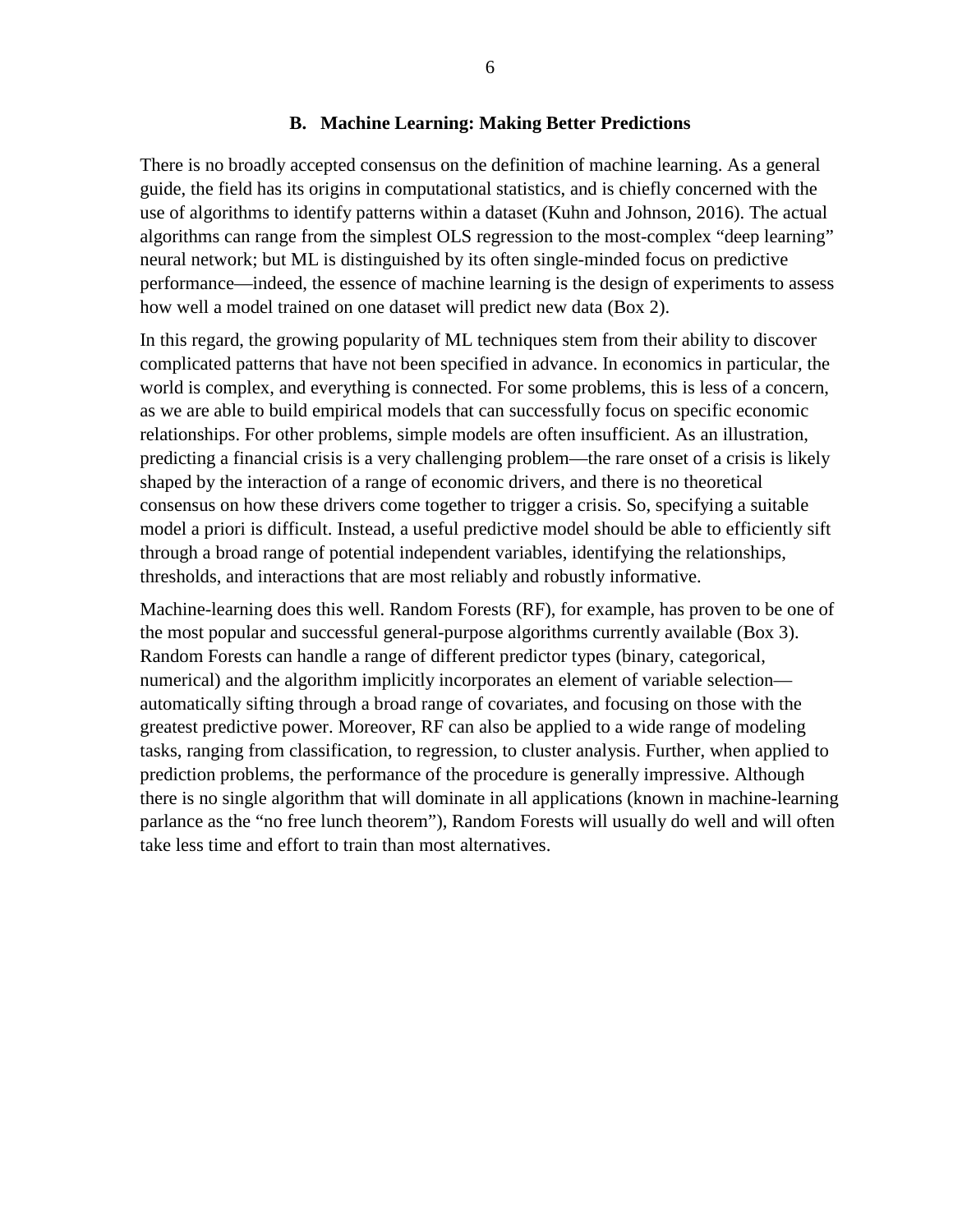#### **Box 2. Better Predictions Through Regularization: Penalized Regression and LASSO**

**Fitting is easy. Prediction is hard**. So, focusing on in-sample fit is often an inadequate guide to predictive performance. Indeed, within machine-learning it is stressed that in-sample fit tells us little of value, other the number of parameters in a model (it is always possible to boost the fit by adding parameters). The danger is that a model with a supposedly good in-sample fit may in fact be modeling idiosyncratic noise. When taken out of sample, then, the model will perform poorly. We say that such a model is "overfit," and this is the core issue that machine learning seeks to address.

**Regularization is aimed at preventing overfitting**. A penalized (or "regularized") regression seeks to balance in-sample fit against a penalty term that depends on the magnitude of the regression coefficients. A standard OLS regression with many covariates will typically produce parameters with a large variance, making the model unreliable. Adding a penalty term, however, causes



No. of parameters/complexity

the coefficients for unimportant variables to shrink towards zero, and so allows the model to identify those variables most strongly associated with the outcome. This LASSO (Least Absolute Shrinkage and Selection Operator) penalty, in particular, will often assign a coefficient of exactly zero, effectively dropping that variable from the regression. Within the penalty term, a *tuning parameter*, lambda  $(\lambda)$  is used to control the strength of the penalty. The higher the value of lambda, the greater the degree of regularization, and the more coefficients are reduced to zero. A key choice for the researcher, then, is to select the value of lambda that optimizes likely predictive performance.





**Estimating future performance: Holdout validation**. The process of predicting how a model will perform on new data is called model *validation*. In *holdout validation*, the data is split into a training and testing set. The model is generated using only the training set, and is then asked to make predictions using only the test set. Comparing these predictions with actual outcomes gives the *validation error*, which can then be used to choose between different models, or indeed to select the ideal value for the tuning parameter lambda  $(\lambda)$ .

**Estimating future performance: Cross validation**. As an alternative, *cross validation* takes advantage of the entire data set. The basic idea is simple: (i) First divide the entire dataset into K folds (say,  $K=3$ ), take one of those folds and set it aside as a test set. (ii) Using the remaining (2) folds as a training set, estimate the model, and then use the test set to determine the model's prediction error. (iii) Repeat this procedure using all combinations of the test and training sets, producing an array of (3) validation errors associated with that particular model, which then provides a gauge of its average out-of-sample performance. Once again, this metric can be used to help choose between different types of models or to find a tuning parameter value  $(\lambda)$  that optimizes out-of-sample performance. In machine-learning, these settings are called "hyperparameters," and are tuned to minimize the *cross-validation error*.



<sup>&</sup>lt;sup>3</sup> Although cross validation aims to provide a good estimate of out-of-sample performance, best practice in machine learning often employs an *additional* explicitly quarantined evaluation set, which then provides a final indicator as to how the model will likely perform when predicting future (unknown) data.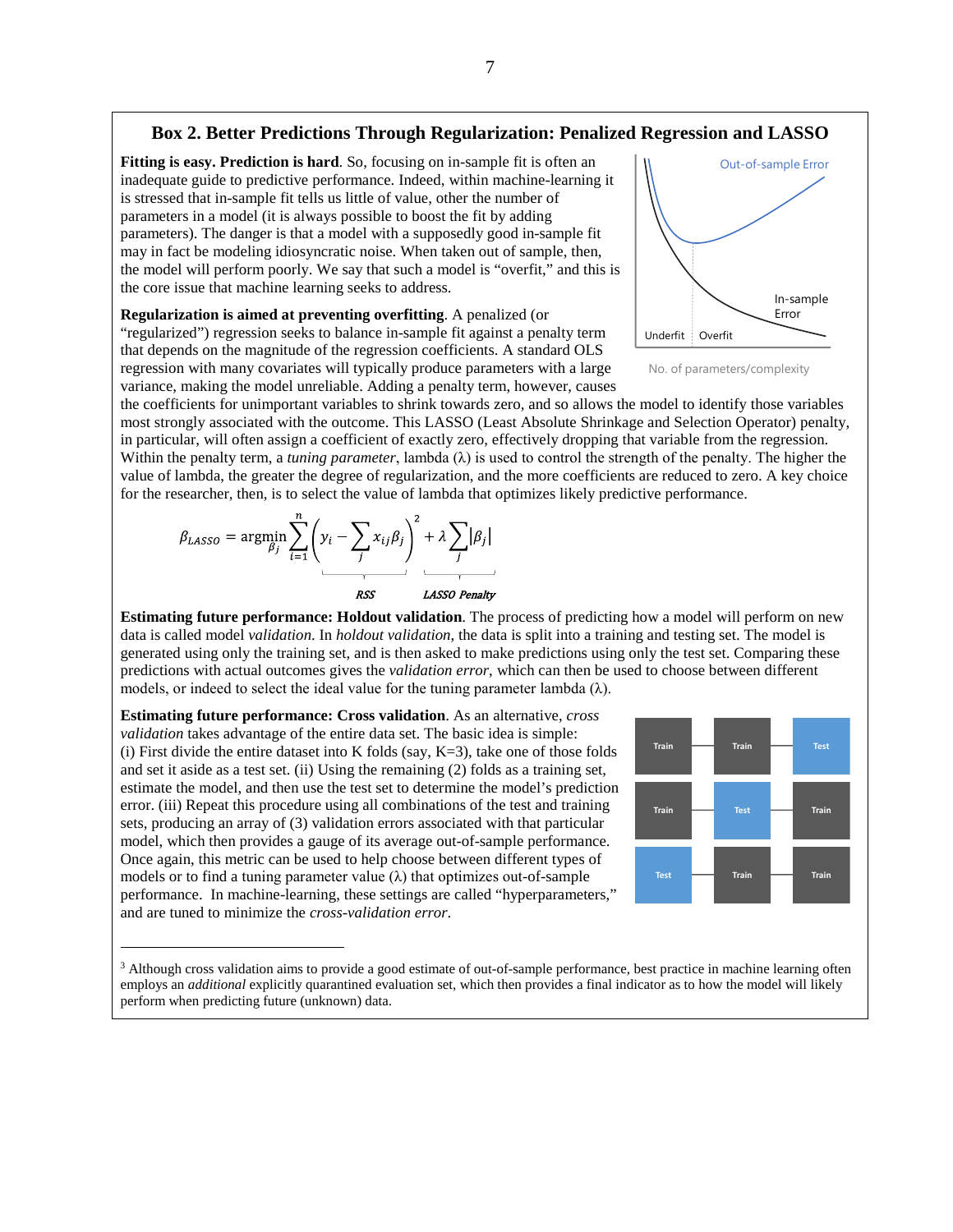# **C. An Emerging Synthesis: "Causal" Machine Learning**

Traditionally, prediction and causal inference have been treated as two very separate problems. Prediction asks *what usually happens*, given a particular set of circumstances. Causal inference asks instead *what would happen if we intervened in the system*? The focus of the second question is quite distinct, and for problems where we cannot run experiments, the challenge of teasing out an answer from observational data is arguably more difficult.<sup>[3](#page-8-0)</sup>

Until recently, the divide between causal analysis and prediction mirrored a similar divide between traditional econometrics and machine learning.<sup>[4](#page-8-1)</sup> Econometrics has generally focused on *explanation*, with particular attention to issues of causality, and a premium placed on parsimonious models that are easy to interpret. A "good" model in this framework is mostly assessed according to statistical significance and in-sample goodness-of-fit. Machine learning, on the other hand, has focused more on prediction, with emphasis instead on a model's accuracy rather than its interpretability. A "good" machine-learning model, then, is determined by looking at its likely out-of-sample success.

Over the past few years, however, the distinction between machine learning and econometrics has narrowed significantly. This is most obvious for applications such as time-series analysis and forecasting, which are centered almost entirely on making accurate predictions.<sup>[5](#page-8-2)</sup> For causal analysis, however, the growing integration of machine learning stems from the fact that many estimation problems can be broken down into different steps, some of which resemble pure prediction problems.

Take a standard instrumental variables (IV) problem, for example, where we are interested in the impact on Y of an *endogenous* treatment variable X. In some situations, there may be a broad range of potential instruments available (which can sometimes exceed the number of observations) leaving us with the question as to which set of instruments to use in constructing the IV estimator. Typically, the researcher will be forced to choose a relatively parsimonious subset of instruments, and then justify that choice based on prior knowledge or ad-hoc intuition. Belloni and others (2012) outline a procedure in which the selection of instruments is instead determined optimally through a machine-learning algorithm such as a

<span id="page-8-0"></span><sup>&</sup>lt;sup>3</sup> More formally, suppose we have two random variables *(Y,X)* distributed according to a joint probability distribution  $p(y,x)$ . **Prediction** draws from the conditional  $p(y|x)$ , which is the distribution of *Y* given that we *observe* that variable *X* takes value *x*. For **causal inference**, however, we want the distribution of *Y* if we were to *set* the value of *X* to *x*. This describes the distribution of *Y* we would observe if we intervened in the data generating process by artificially forcing the variable *X* to take value *x*, but otherwise simulating the rest of the variables according to the original process. Importantly, this data generating procedure is **not** the same as the joint distribution  $p(x, y)$ . See Pearl (2009).

<span id="page-8-1"></span><sup>4</sup> See Breiman (2001a) for a discussion on the different cultures associated with the two fields.

<span id="page-8-2"></span><sup>&</sup>lt;sup>5</sup> For example, see Tiffin (2014) for an application of machine-learning techniques to nowcasting in data-poor emerging markets.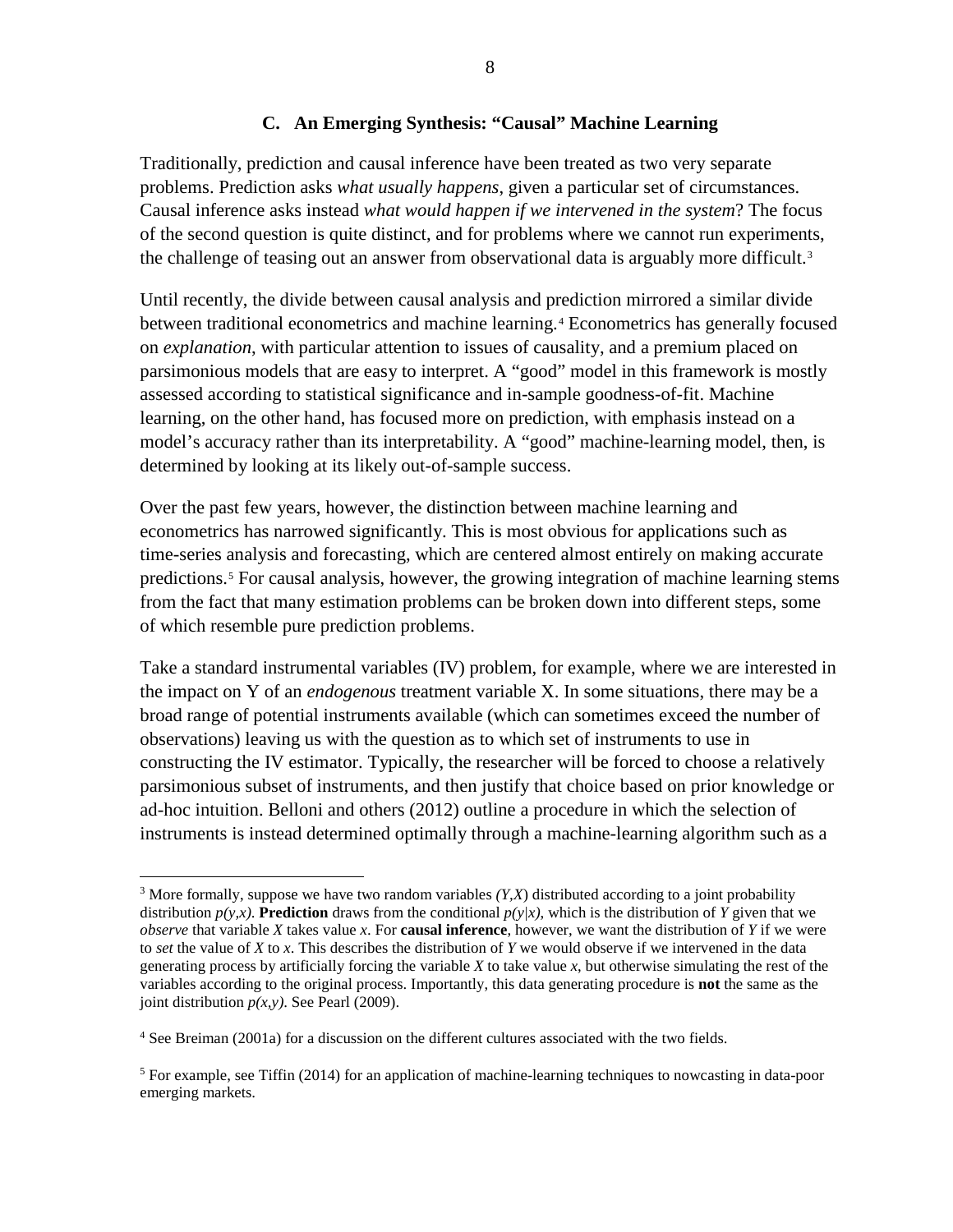LASSO regression (Box 2)—in this case, the ML technique is introduced only in the firststage regression, which is a simple predictive relationship.

A similar, if more complicated, opportunity arises in the case where the treatment variable is *exogenous*, but where there are a large number of potential confounding variables, only *some* of which are actually important. Often, of course, we may not know *a priori* which variables are important and which ones are not. Including *all* variables in the regression runs the risk of overfitting, where spurious relationships can potentially be given a causal interpretation. Failing to control for key confounders, on the other hand, will bias the estimated impact of the treatment.

One machine-learning solution (A) might be to run a LASSO-style regression that automatically selects the most important confounders (based on their ability to predict the outcome). In an alternative solution (B), Wyss and others (2014) outline a procedure that uses machine-learning to estimate the propensity score for each observation (with covariates in this case selected on their ability to predict the likelihood of inclusion in the treatment set). In both cases, the predictive strengths of machine-learning are exploited to improve those components of inference that can be reduced to pure prediction.

As an extension, Belloni and others (2014b) note that, ideally, potential confounders should be selected based on their association with *both* the outcome *and* the treatment variable (as it is this *joint* association that is the source of bias for the treatment effect). They therefore outline a double-selection procedure, where they first use a LASSO regression to select covariates correlated with the outcome, and use a similar LASSO regression to select covariates correlated with the treatment. They then take the union of both sets of covariates, and include them as controls in a standard OLS regression; showing that the resulting estimator of the treatment effect is potentially much improved over a naive estimate stemming from solution (A).

All of the machine-learning modifications outlined above are focused primarily on estimating the average treatment effect (ATE) for the sample as a whole. Often, however, we may also be interested in exploring whether that effect differs from subject to subject—determining, for example, whether financial crises tend to have more of an impact in some countries rather than others, and investigating the factors that may make that impact worse in a particular instance. It is in the estimation of these heterogeneous treatment effects (HTE) where the predictive strengths and flexibility of machine learning can be leveraged to their fullest extent.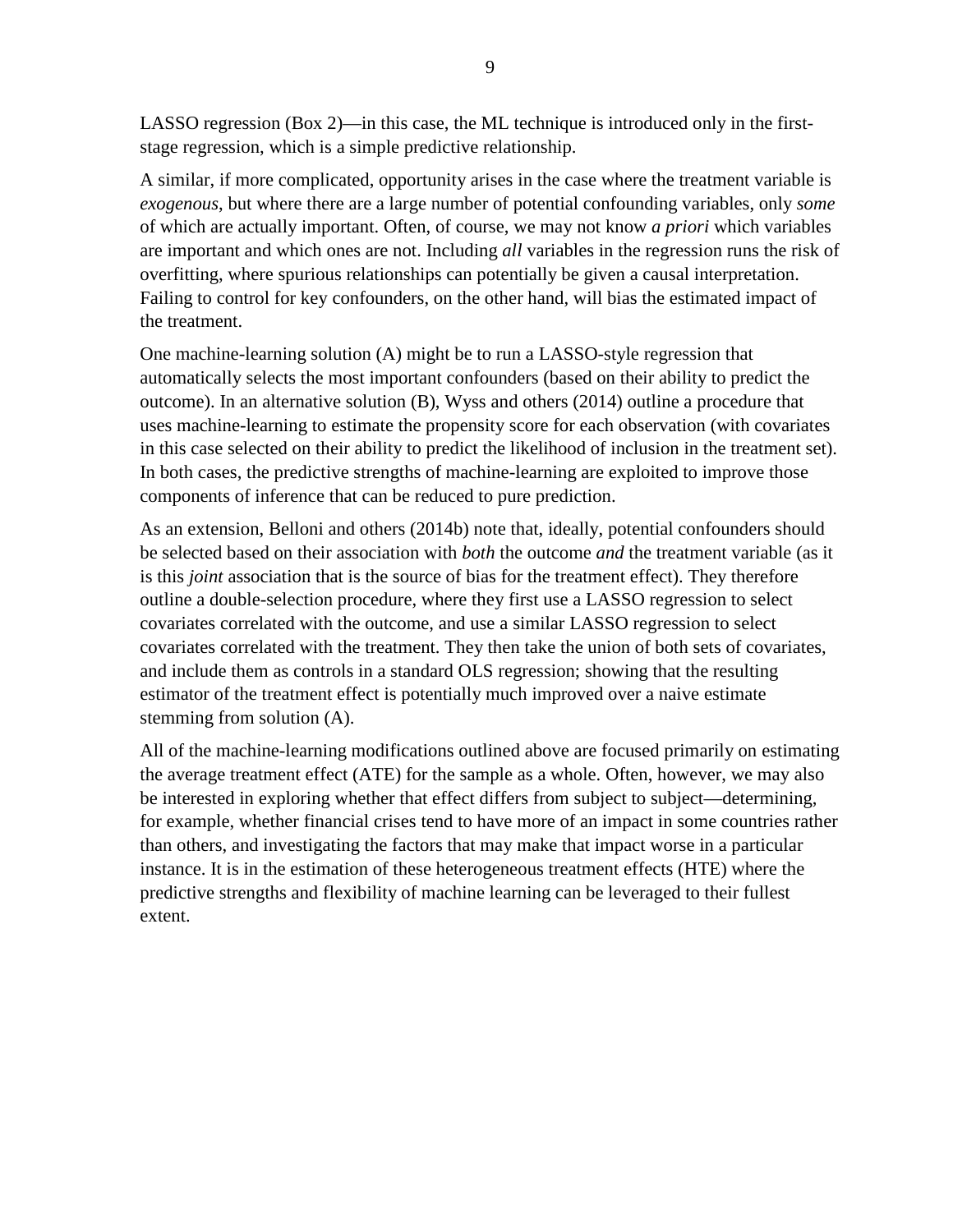# **Box 3. Better Predictions Through Ensembles: Decision Trees and Random Forests (Cont.)**

**Tree-based methods provide an intuitive, easy-to-implement way of modeling complex relationships.** At core, these methods are based on the notion of a decision tree; which aims to deliver a structured set of yes/no questions to predict a particular outcome. One of the key attractions of decision trees is that they can take an extremely complex, non-linear problem, with a wide range of potential predictor variables, and reduce it to a procedure that is easily understood by a non-technical user. Imagine a flowchart, where each level is a question with a yes or no answer. Following the chart, and answering the questions one by one, eventually the chart will give a solution to the initial problem. That is a decision tree. The challenge for the algorithm is to come up with the right questions.

**A traditional econometric method would usually center around a logit or probit model**. But decision trees take a very different approach. Rather than fitting a linear regression, they are focused instead around the repeated partitioning of the predictor space into two sets, starting with an initial split that

decreases the prediction error the most: i.e., the algorithm considers every possible split on every possible predictor variable, and chooses the one split on the one variable that best separates the sample into the two most dissimilar subsamples (based on the predicted outcome). These binary partitions then continue until the termination of the tree, and are recursive—i.e., each subsequent split only considers the subsample under which it falls, rather than the whole dataset. The result is an efficient set of yes/no questions that can quickly sort any individual instance into an appropriate group of similar observations.

**A regression tree is a type of decision tree, which is designed to approximate a continuous real-valued function**. Essentially, by sorting the dataset into groups of similar observations, it provides a non-parametric estimate of the expected outcome for any individual within that group.

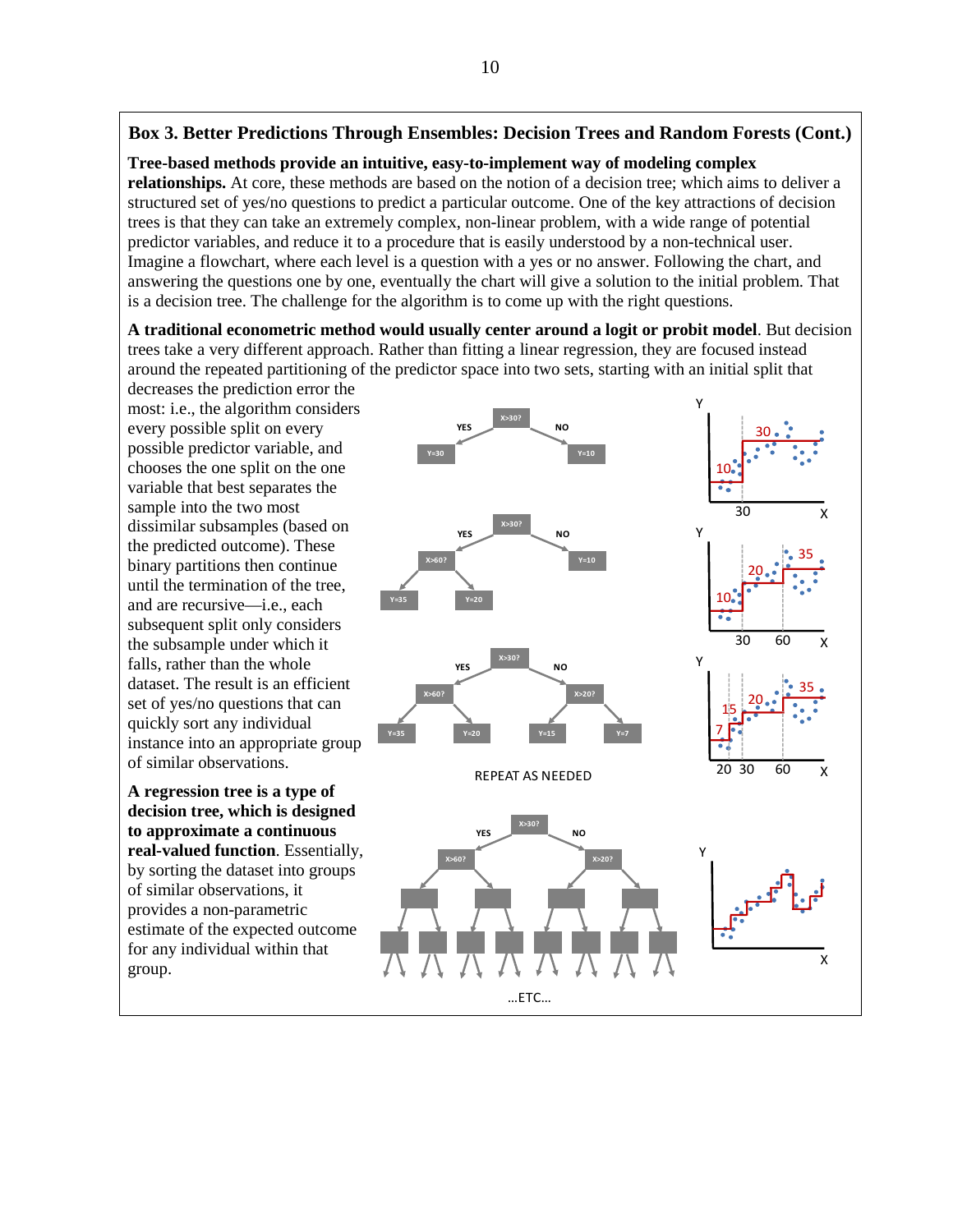#### **Box 3. Better Predictions Through Ensembles: Decision Trees and Random Forests (Concl.)**

**Decision trees are computationally efficient, and work well for problems where there are important nonlinearities and interactions**. Trees tend not to work as well if the underlying relationship is linear, but even then, they can reveal aspects of the data that are not apparent from a traditional linear approach (Varian, 2014).

**The Random Forest (RF) algorithm (Breiman, 2001b) is an "ensemble" technique that modifies the decision-tree approach to** 

**minimize the problem of overfitting**. One problem with decision trees is that they often provide models that fit the training sample extremely well, but perform poorly when making outof-sample predictions. A common solution is to shorten or "prune" the tree by imposing a penalty for an overly long/complex structure (analogous to the penalty term  $(\lambda)$ ) in Box 2). As an alternative solution, the RF algorithm



modifies the decision-tree approach—instead of focusing on a single tree, it uses the data to grow numerous (unpruned) trees and then combines the results.

**The first Random Forest modification is the use of bootstrap aggregation (or "bagging")**. In bagging, an individual tree is built on a random sample of the dataset, roughly two thirds of the total observations the remaining one-third are referred to as out-of bag (OOB) observations and can be used to gauge the accuracy of the tree. This is repeated hundreds or thousands of times. When asked to predict the most likely outcome of a new instance, then, the RF algorithm will feed that instance through each of these thousands of individual trees, and will aggregate their predictions; say by taking the average. The fact that none of the trees is pruned means that each individual tree is a weak model that will have a hard time distinguishing the dataset's underlying *signal* from statistical *noise*. However, by building a large ensemble of (weak) individual trees, the algorithm is essentially exploiting the law of large numbers to average out the noise, leaving only the signal.

**The second modification is to take a random sample of the set of predictors at each split**. In the case of highly correlated predictors, and particularly in the event of a single driving predictor, bagging by itself can be insufficient, as it may simply produce multiple versions of the same tree. To get around this problem, RF introduces an added element of randomization—at each split, the algorithm only considers a random subset of the available set of predictors (usually the total number of predictors divided by three). By randomizing the predictor space, the RF algorithm effectively guarantees that the trees that go into the final collection will be relatively diverse. Again, each tree on its own will be a weak model, as it is grown on a deliberately limited dataset. But the essence of the RF approach is that, by combining a large number of (uncorrelated) weak models, we can end up with an aggregate prediction that is surprisingly strong.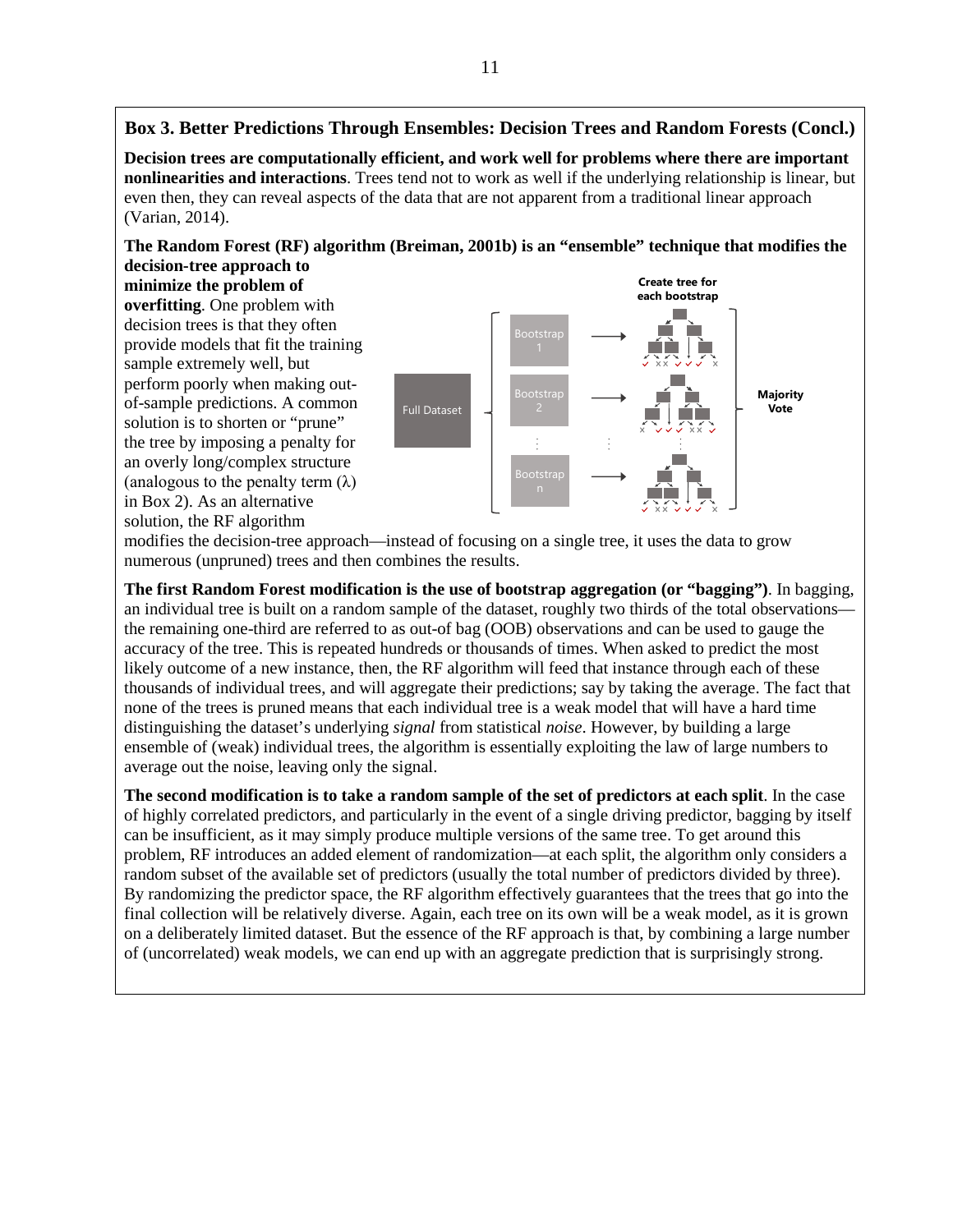#### **III. USING RANDOM FORESTS FOR CAUSAL INFERENCE: THE CAUSAL FOREST**

*Am I right in thinking that the method of multiple correlation analysis essentially depends on the economist having furnished, not merely a list of the significant causes, but a complete list? … If so, this means that the method is only applicable where the economist is able to provide beforehand a correct and indubitably complete analysis of the significant factors.*

*J.M.Keynes, 1939*

#### **A. The Standard Problem**

Consider a researcher who wishes to study the impact of a binary treatment (W) on a particular outcome  $(Y)$ , but who suspects that the estimate may be biased by a (potentially large) set of confounding variables  $(X)$ . A simple solution would be to regress Y on a dummy version of W, and to control for enough confounding variables (X) so that, *conditional on these variables*, the likelihood of being in the treatment group can be assumed to be independent of the outcome. There is, of course, no way of testing this assumption, so the choice of control variables must be defended on theoretical grounds or on the basis of the researcher's domain expertise. The coefficient  $τ$ , then, is an estimate of the average treatment impact for the sample.

> $Y_i = \tau_{(i)} \times W_i + \overrightarrow{X_i \beta} + \varepsilon_i$ Interact? How many? Higher order terms?

But the potential confounding role of particular variables is not always obvious *a priori*, which means that there is always a chance that the wrong variables may be omitted and that the estimate of  $\tau$  is biased. Similarly, there is also the possibility that the influence of these variables may be nonlinear, with potential threshold effects, changing slopes, or key interactions between the variables themselves. The researcher might try to allow for such effects within a linear regression; but all thresholds, interactions, and higher-order polynomial terms would then have to be specified in advance—and the cost of getting this wrong is, again, a biased estimate of the treatment effect (*τ*). Moreover, trying to include *all* potential interactions and thresholds would run the risk of overfitting, as the number of possibilities would in most cases be quite large.

Also, suppose the researcher was additionally interested in how the impact of the treatment might change in different circumstances; perhaps to study how the costs and benefits of a particular policy might vary for different subjects, or perhaps to gauge differing degrees of vulnerability for subjects who may all be at risk of the same event. Within the linear regression framework, the researcher could interact the treatment dummy with certain variables of interest—if the interaction term is significant, then the treatment effect depends on the level of that variable. But again, the researcher would have to specify these interactions in advance, and the main determinants of potential heterogeneity may not always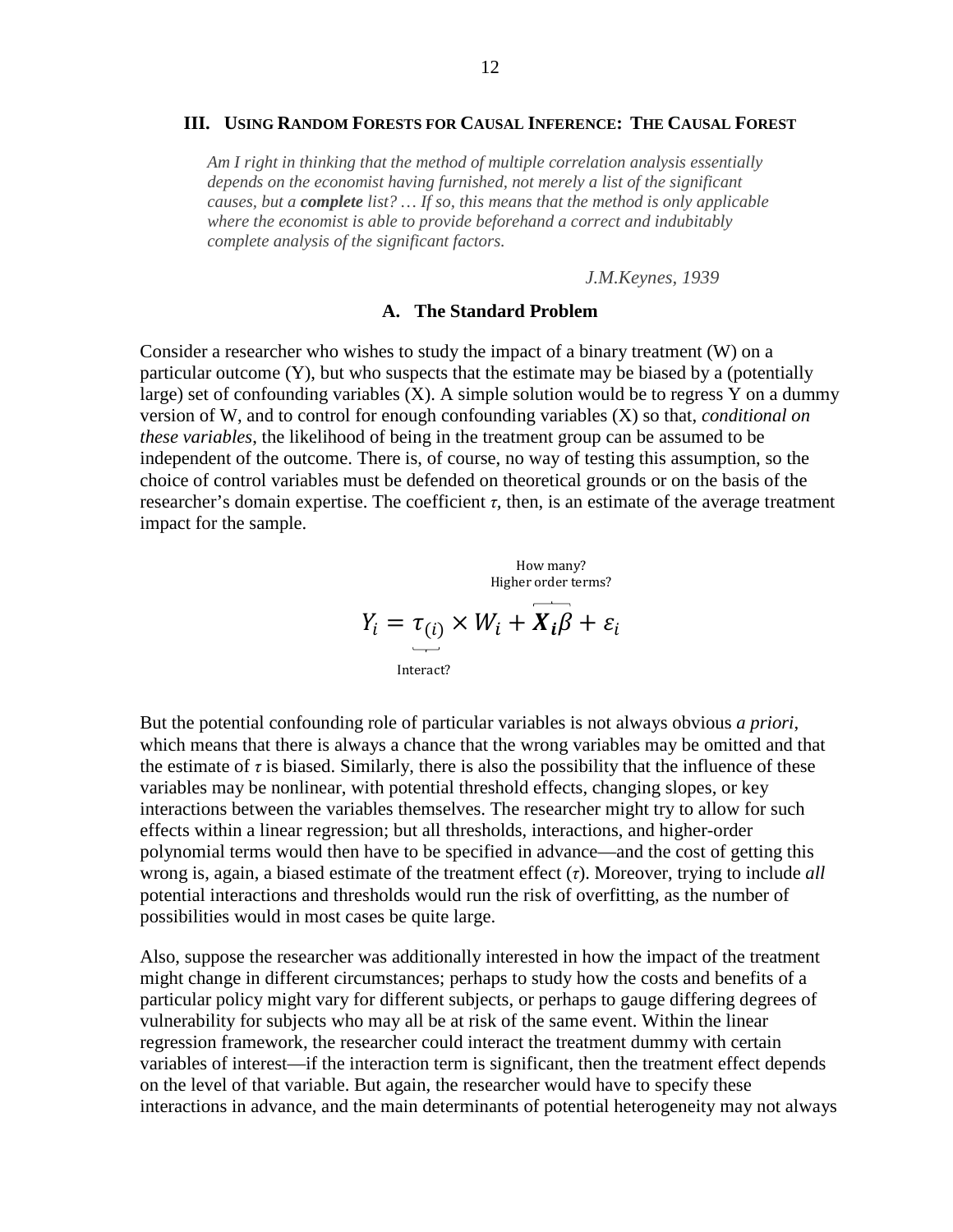be obvious, *a priori*. Further, the factors that shape the impact of an event or policy may not act in a linear manner, so the researcher would have to specify any potential thresholds or interactions up front, with the same problems and risks.

### **B. The Causal Forest**

One possible solution is to take advantage of machine learning's flexibility to identify well-matched subgroups. The estimated effect for any individual instance, then, would be the average effect for the subgroup to which they belong.

The *causal forest* is a random forest made up of *honest causal trees*.*[6](#page-13-0)* These are similar to the decision trees outlined in Box 3. However, a typical regression tree recursively partitions the data by repeatedly asking, "what variable and what particular split would best separate the data into the two most dissimilar sets, by outcome?" The tree then arrives at a sequence of splits that efficiently sorts the whole dataset into bins ("leaves"), where the average outcome in each bin serves as the predicted outcome for all its members.

But we are not primarily interested in the *outcome* by itself. We are interested instead in the *impact of a treatment on that outcome* for an individual observation—and again, this impact can never be measured directly, as a single observation cannot both be treated and not treated. So, the causal tree takes a modified approach, and focuses on the average *difference in outcomes* between treated and non-treated observations within each leaf of the tree. Compared to a regular decision tree, the causal tree uses a splitting rule that explicitly

balances two objectives: first, finding the splits where treatment effects differ most, and second, estimating the treatment effects most accurately. So, as the causal tree partitions the data it asks, "Where can we make a split that will produce the biggest difference in *treatment effects*, but which will still give an accurate estimate of the effect?" As a result, each terminal leaf of a causal tree represents a custom-made artificial experiment; in which the subjects of the experiment are as similar as possible; and where the average effect for that specific group helps predict the individual effect for future observations with the same features.



In addition, the procedure provides for valid confidence intervals and inference. Asymptotically, this requires that each tree is "honest." The basic idea is that you cannot use the same outcome data to *both* partition the tree *and* estimate the average impact—you have to choose one or the other. So, the causal-forest algorithm divides the data in two: half for determining the splits for the tree, and half for populating that tree with observations and then

<span id="page-13-0"></span> $6$  Athey & Imbens (2016); Athey, Tibshirani, & Wager (2018); Wager & Athey (2018).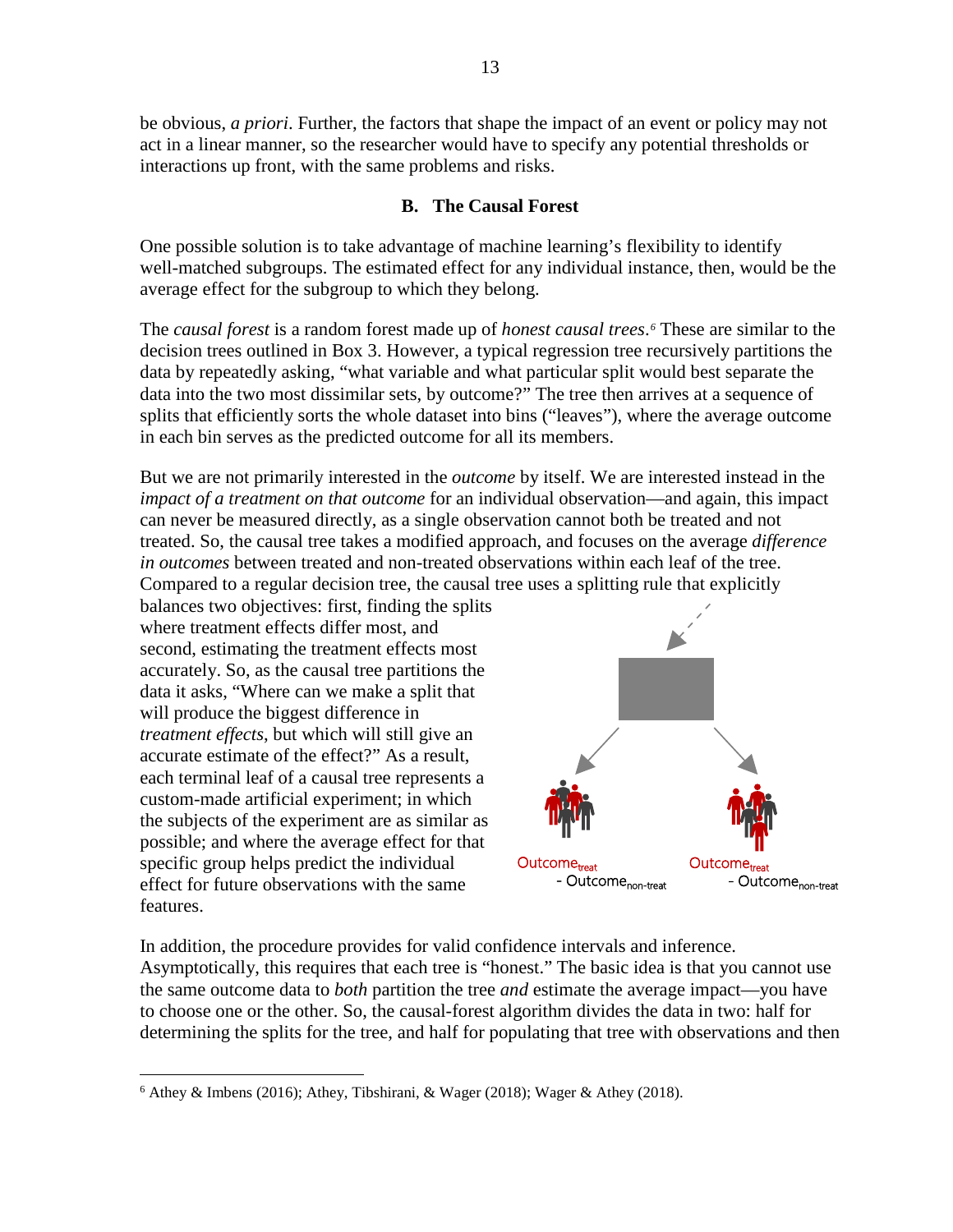estimating the treatment effect in each leaf. For an individual tree, it might seem that this procedure throws away half the data. But the RF algorithm typically builds thousands of individual trees, and uses a new bootstrap sample for each tree; so ultimately the algorithm ends up exploiting *all* the data for both splitting and estimation.<sup>[7](#page-14-0)</sup>

# **IV. CASE STUDY: THE IMPACT OF A FINANCIAL CRISIS ON GROWTH**

*It is essential to distinguish between triggers (the particular events or factors that touched off the crisis) and vulnerabilities (the structural weaknesses in the financial system and in regulation and supervision that propagated and amplified the initial shocks)… subprime losses were clearly not large enough on their own to account for the magnitude of the crisis. Rather, the system's vulnerabilities, together with gaps in the government's crisis-response toolkit, were the principal explanations of why the crisis was so severe.*

*Ben Bernanke, 2010*

# **A. Risk vs. Vulnerability**

Although often treated synonymously, crisis risk and crisis vulnerability are conceptually distinct. To take a common illustration, consider two neighboring houses on the Florida seaboard. Both face the same *risk* of a tropical storm or hurricane. But a sturdy house made of concrete is less *vulnerable* to a storm than a fragile house made of light weatherboard.

Of course, the situation for financial crises maybe less clear cut, as events do not always result from exogenous acts of nature, but may instead reflect the decisions of forwardlooking actors—each of whom has information and incentives that are shaped by the actions of others. But the distinction is valuable nonetheless. Financial crises all reflect some confluence of an underlying economic vulnerability and a specific crisis trigger.[8](#page-14-1) The underlying vulnerability can be something like an asset-price bubble or balance-sheet mismatch, but the trigger can be almost anything—political turmoil, terms of trade shocks, or even contagion from other countries (IMF, 2010).

Distinguishing empirically between triggers and vulnerabilities is difficult, and most studies implicitly combine the two—defining crises as those episodes in which an unpredictable trigger has *also* had a large impact, and so effectively exploring only those cases where underlying vulnerabilities are significant. This approach has formed the basis of the Early

<span id="page-14-0"></span> <sup>7</sup> Wager & Athey (2018) also note that it is possible to build honest trees *without* double splitting, by training a *classification* tree that predicts the treatment *assignment* (*W*), rather than a *regression* tree that predicts the treatment effect  $(\tau)$ . The leaves of the resulting "propensity tree" include well-matched training observations based on their likelihood of inclusion in the treatment set, allowing for the *propensity score matching approach* of Rosenbaum and Rubin (1983), noted above.

<span id="page-14-1"></span> $8$  In other fields (e.g., security assessment), the trigger is often called a "threat," so that "crisis risk" combines the likelihood of an event (threat level) with the impact of that event (vulnerability). (Crisis Risk = Threat  $\times$ Vulnerability).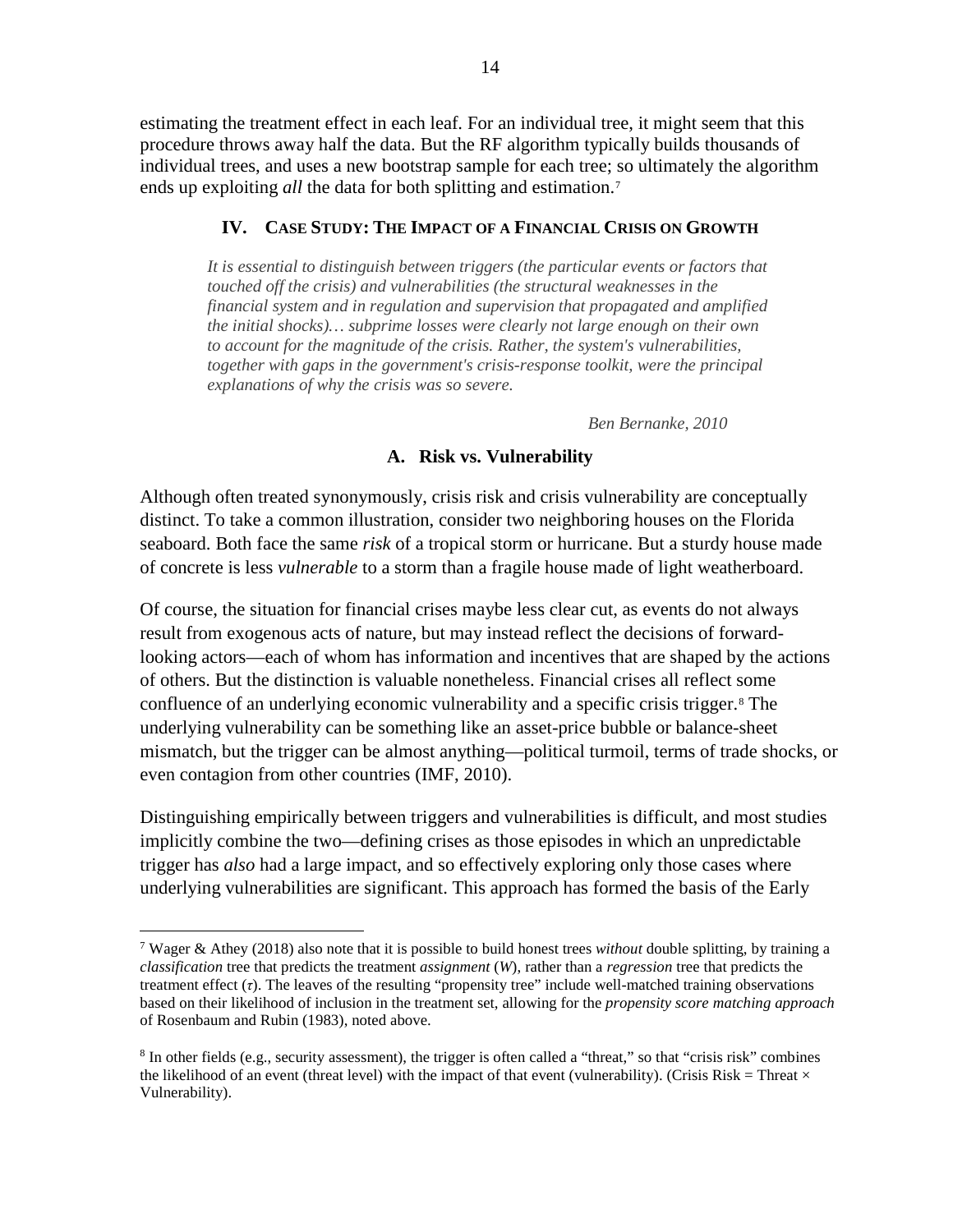Warning Systems (EWS) literature, which accelerated sharply in the wake of the emergingmarket turbulence of the 1990s.

Traditional early-warning models aim to anticipate crises ahead of time, and have typically relied on two approaches: discrete-choice (logit or probit) regression (see Eichengreen and Rose, 1998); or the signaling approach pioneered for the Fund by Kaminsky and Reinhart (1999). These have a number of advantages, including their ease of interpretation and widespread acceptance. But they also have a number of potential shortcomings: such as frequently large gaps between in-sample fit and out-of-sample predictive performance; or difficulty in coping with a large number of complex predictors.

As noted earlier, however, machine learning is well-suited to deal with these types of problems, and has featured more and more prominently in the crisis-prediction literature. The 2000s, for example, saw a marked pick up the exploration of non-linear decision trees for crisis forecasting, including in the Fund (Ghosh and Ghosh, 2003). And the use of machine learning tools has similarly flowered in the wake of the Global Financial Crisis, particularly in the examination of advanced-economy banking crises.<sup>[9](#page-15-0)</sup>

But the above models focus primarily on *prediction*. What if, instead of concentrating on the likelihood of a crisis shock, we were instead interested in gauging a country's exposure to that shock *once it arrives*. The latter question is more closely associated with the concept of vulnerability; and in a forward-looking world where the probability of a trigger may not be entirely exogenous, the factors that shape the arrival of that trigger are perhaps not the same as those shaping the ultimate cost of the crisis. Of course, estimating the impact of a crisis requires that we also estimate what *would have happened* if the crisis had not occurred which requires a more causal framework.

# **B. Estimating the Cost of a Crisis**

In the economics literature, empirical studies into the impact of financial crises have typically taken one of two approaches: i) a dummy-variable approach; or ii) a comparison of actual post-crisis growth to a pre-crisis trend. The former generally draws on a cross-country panel regression, and uses the coefficient of a crisis dummy to indicate the growth cost of a crisis.<sup>[10](#page-15-1)</sup> Adequately controlling for potential confounding variables, then, the estimated counterfactual is an average for the sample as a whole.

But some crises are more severe than others, so the second method takes a more countryspecific approach; estimating the output loss for each country by measuring the gap between that country's actual growth and the rate that *would have been expected* based on prevailing trends. The identification of this trend, then, defines the counterfactual. Unfortunately, there

<span id="page-15-0"></span><sup>&</sup>lt;sup>9</sup> See Savona and Vezzoli (2015), Alessi and Detken (2018).

<span id="page-15-1"></span><sup>10</sup> See Huchison and Noy (2002), or Demirgüç-Kunt and others (2006).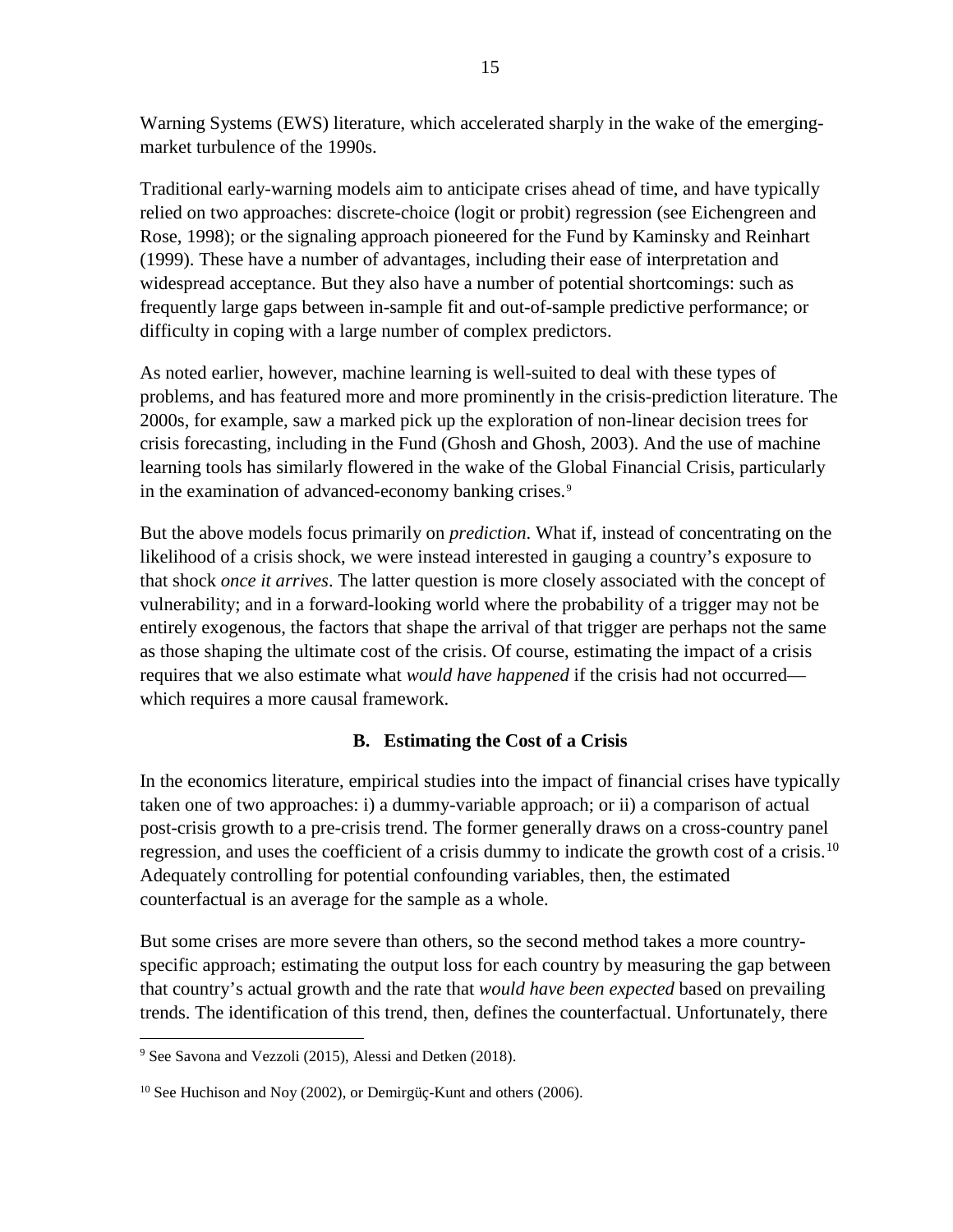is no well-established method to do this. Some studies simply project a linear trend of recent GDP, excluding the years immediately prior to the crisis (Abiad and others, 2009). Some take the trend from an HP filter (Laeven and Valencia, 2018), while others use more detailed time-series forecasting techniques (Cerra and Saxena, 2008). In any event, results are often sensitive to the method chosen.

Moreover, few of these studies have then gone on to explore which factors are most important in shaping the scale of the output loss, and so have little insight to offer countries that have not (yet) experienced a crisis. The closest in spirit to the current paper is the study by Abiad and others (2009), who use Bayesian Model Averaging (BMA) to cope with a large number of potential confounding variables, in circumstances where theory provides an insufficient guide as to which variables belong in the real regression. The data and computational requirements of BMA, however, are formidable, so the authors use the procedure primarily as a robustness check on smaller-scale OLS regressions, which themselves consider only one or two variables at a time.[11](#page-16-0) Further the authors do not consider potential non-linear links between any of their variables and crisis-related output losses.

In the sections below, we will use a causal-forest framework to estimate the impact of financial crises on growth. The "treatment" in this case is the crisis. The "outcome" is the short-run trajectory of growth immediately following the crisis. Considering a broad range of potential covariates, and considering also any potential nonlinearities or interactions, the causal forest provides an individual-country counterfactual—drawing on the experience of similar countries to estimate what *would have happened* to output growth in that country had the crisis been avoided. Similarly, for any country under consideration, the model provides an estimate of the hypothetical cost of a financial crisis, even if that crisis is itself unlikely.

#### **C. Data**

The financial-crisis "treatment" variable is taken directly from Laeven and Valencia (2018), who provide a standard crisis definition that can be applied consistently across a broad range of countries. Under their classification scheme, financial crises meet two sets of criteria: evidence of significant financial distress; and a significant policy intervention. The Laeven and Valencia dates are widely used in the literature, placing this model well in the broader context of research on financial crises. Crisis frequencies are broadly consistent across income groups, averaging one crisis every 30 to 45 years. But crisis patterns have varied considerably over time, with events in the 1980s and 1990s concentrated mainly among emerging markets (EM) and lower-income countries (LIC), and with crises since 2000 clustered mainly during the GFC and mostly among advanced economies (AE).

<span id="page-16-0"></span> <sup>11</sup> Although they share many similarities, Bayesian Model Averaging is *not* equivalent to ensemble machine-learning (such as random forests), and typically performs less well at prediction. (Minka, 2000)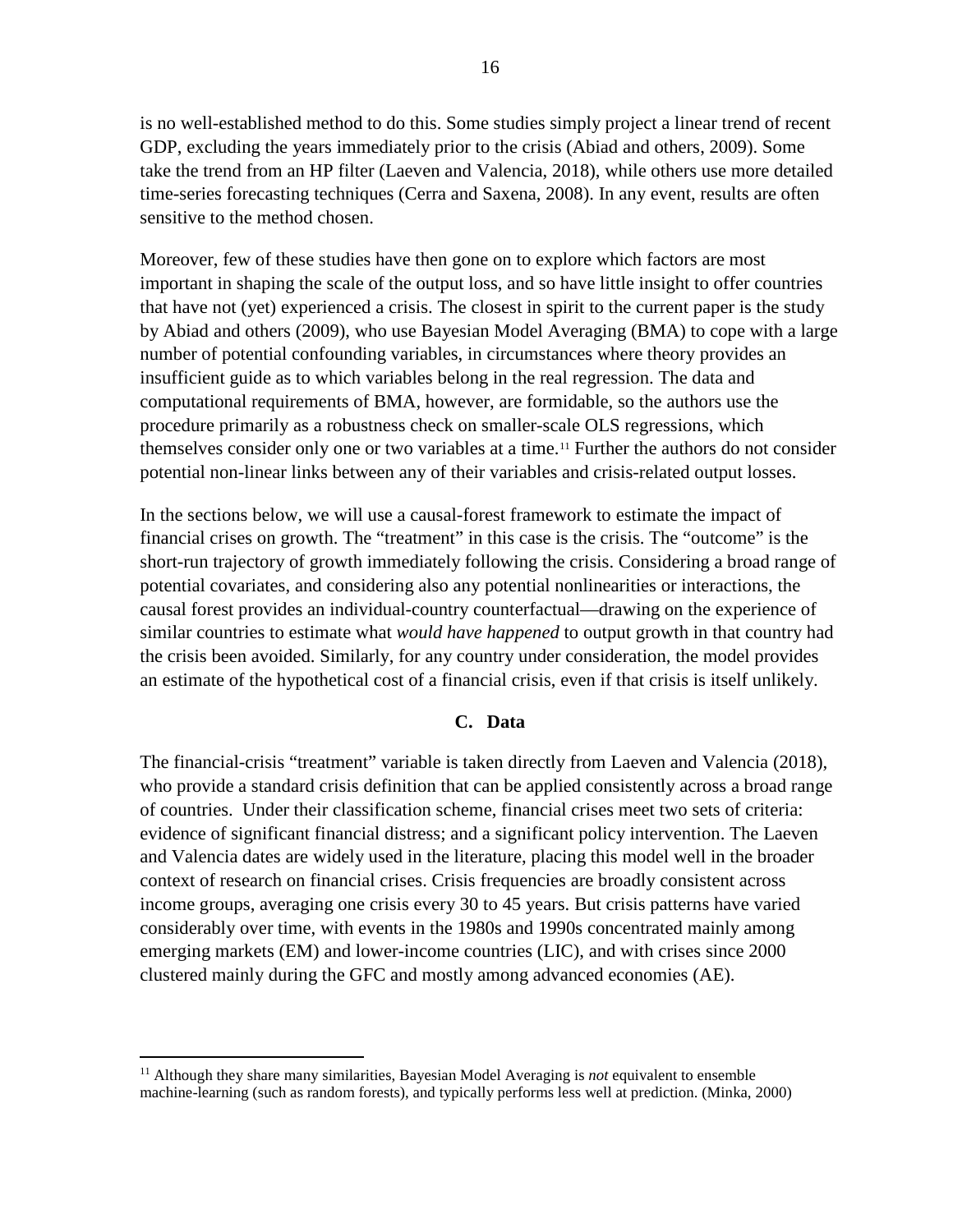The outcome variable is the cumulative rate of output growth in the two years immediately following the crisis (including the crisis year)—this is typically the amount of time taken for growth to revert to pre-crisis trend (Demirgüç-Kunt and others, 2006).

For our set of possible confounding covariates, we make few a priori assumptions and instead consider a broad range of variables across a variety of sectors (financial, external, fiscal, real). While we have endeavored to ensure the widest possible coverage, data availability poses a significant constraint—there are many potentially informative variables with short histories (financial soundness indicators) or limited country coverage (housing prices), or both. Balancing these considerations, our final dataset includes 46 variables over 1985–2017, and covers 107 countries from both emerging markets and advanced economies, for a total of over 3300 observations. Details of the included variables are provided in Annex 1. A key feature of our dataset, however, is that crises represent a very small minority of our sample (around 2½ percent of all observations). Although the Random Forest algorithm is relatively robust to this problem, a large imbalance may nonetheless hamper the ability of the algorithm to accurately estimate the impact of a crisis. (More concretely, with an extremely imbalanced dataset, there is a chance that an individual bootstrap sample will contain few or even none of the minority class). We therefore improve the balance of the dataset by resampling, raising the overall proportion of crises from 2½ percent to almost 10 percent.[12](#page-17-0) For the model, all covariates are lagged by one period to ensure that they are not themselves affected by the treatment.

# **D. Results: Explaining a "Black Box" Model**

# **Individual Estimates**

The estimated impact of a financial crisis for a sample of countries is presented in Figure 1 again, the aim of the model is not to predict the likelihood of a crisis, but instead to estimate the likely *cost* of a hypothetical crisis, *if* one were to occur. The figure shows the potential cost for these countries in 2015 (the cutoff year in the dataset), although it would also be possible to provide an estimate for any country, in any year.

For the sample as a whole, the average cumulative cost of a crisis is estimated at 7.2 percentage points of growth over two years; which is broadly consistent with previous studies. Hutchison and Noy (2002) suggest a 2-year cost of 6–7 percentage points, while Demirgüç-Kunt and others (2006) estimate a 2-year cost of 7½ percentage points. The

<span id="page-17-0"></span> $12$  There are many ways of tackling class imbalance, but typical resampling solutions involve either: oversampling (increasing the number of minority-class observations) or downsampling (decreasing the number of majority-class observations). We use a synthetic oversampling technique (SMOTE), which creates synthetic samples that are similar to existing minority observations, rather than simply generating new copies that are exactly the same as the minority observations. This ensures that the new oversampled observations accurately reflect the topology of the dataset surrounding each minority observation, while also minimizing the risk of overfitting (Chawla and others, 2002).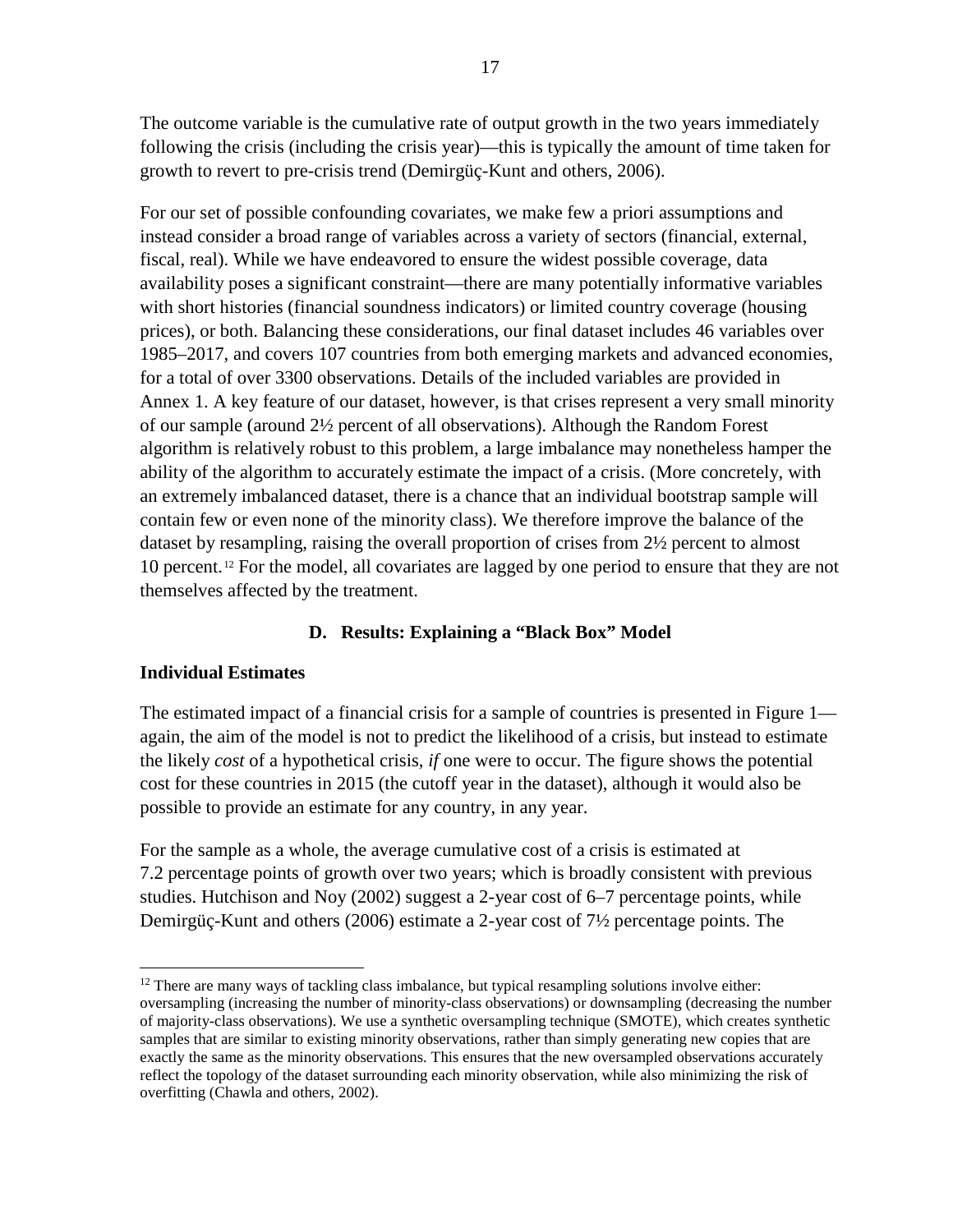baseline estimate in Abiad and others (2009) is slightly lower (4½ percentage points) but interestingly, when the counterfactual trend is calculated using the growth projections of Fund country desks, the estimate from the Abiad study is closer to ours, at almost 8 percentage points.

As illustrated by the figure, the cost of a hypothetical crisis varies significantly from country to country. Conditional on a crisis occurring, some countries would face a significant drop in growth, while others would get off relatively lightly. In addition, as noted above, the causal forest also provides confidence intervals for each estimate, and these intervals also vary from country to country.[13](#page-18-0) Intuitively, the algorithm calculates a country's estimated crisis impact by gathering similar countries into a group, and then comparing those who had a crisis to those that did not. This process is repeated across thousands of bootstrapped samples, and the different estimates are then aggregated. If there are many countries with the same characteristics, then the groups for that country will be broadly the same for each sample, and so the model will be relatively confident about the final estimate. If the country has few comparable peers, however, then the bootstrapped groups for that country will tend to be more diverse, and so the confidence interval will be wider.





Source: IMF VE Database, author's calculations

<span id="page-18-0"></span><sup>&</sup>lt;sup>13</sup> For a formal treatment of the calculation of confidence intervals within the causal forest framework, see Athey and others (2018).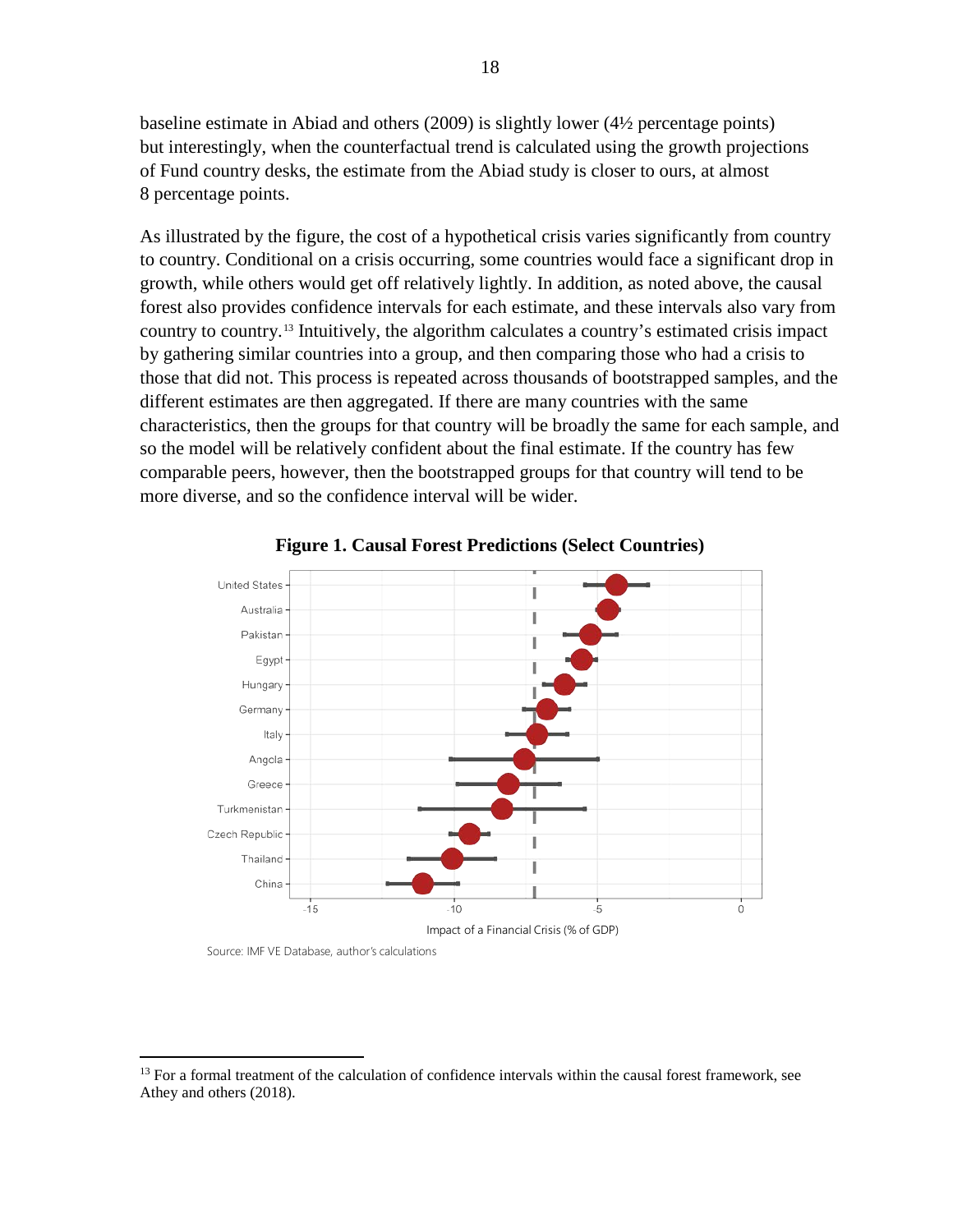# **Predicting the Severity of a Hypothetical Crisis**

Having determined the individual treatment effect (ITE) of a crisis for each country, the next obvious question is *why* some countries are supposed to have a more costly crisis than others. But the causal forest model consists of thousands of individual trees, each of which is highly nonlinear, making it difficult to determine the key drivers behind any particular prediction.

In this context, a parallel strand of the machine learning literature has focused on methods to make complex ("black box") models as transparent and accessible as possible.[14](#page-19-0) These can be applied to any model, simple or complex, and essentially rely on repeated simulation altering the value of a particular input variable, and keeping track of what happens to the model's output. With enough well-chosen simulations it is possible to gain an intuitive understanding of: which variables in the model are most important; the effect of each variable in shaping any individual prediction; and the effect of each variable over a large number of possible predictions.

For our purposes, we are predicting the cost of a hypothetical crisis (rather than its likelihood) and want to explore which variables feature most prominently in determining that cost. There are a range of methods available, but an increasingly popular technique has its origins in cooperative game theory (Box 4). In particular, Shapley values capture the contribution of each individual covariate to the difference between the actual prediction, on the one hand, and the mean prediction for the sample, on the other.[15](#page-19-1) These values are consistent and additive, and so allow for a complete breakdown of the factors behind any particular prediction. Moreover, Shapley values are the only estimators with a solid theoretical basis. In interpreting these results it should be stressed that the values are tailored to each specific instance. For example, two countries may have the same value for a particular covariate (e.g., current account deficit), but nonetheless may have different Shapley values, as that variable may matter *more* for one of the countries, owing to its own particular circumstances (e.g., high external debt).

As an illustration, we include Shapley-value breakdowns for a couple of countries in Figure 2. To repeat, the model says nothing about the likelihood of either of these countries experiencing a crisis. It simply outlines the impact of a hypothetical crisis, if it were indeed to occur. Compared to the "average" crisis, for example, the model suggests that Australia would experience a relatively mild episode, with an output loss of only 4.6 percentage points (compared to a sample average of 7.2 points). The chart shows the five most important factors that prompt the model to assign this lower estimate, chief among which are Australia's flexible exchange rate, low manufacturing share, and high trade openness. Other

<span id="page-19-0"></span><sup>&</sup>lt;sup>14</sup> See Molnar (2019) for a survey.

<span id="page-19-1"></span><sup>&</sup>lt;sup>15</sup> Sometimes misinterpreted, the Shapley value is the average contribution of a particular covariate value to the prediction, across all possible coalitions of variables. It is *not* the difference in prediction when we remove the variable from the model.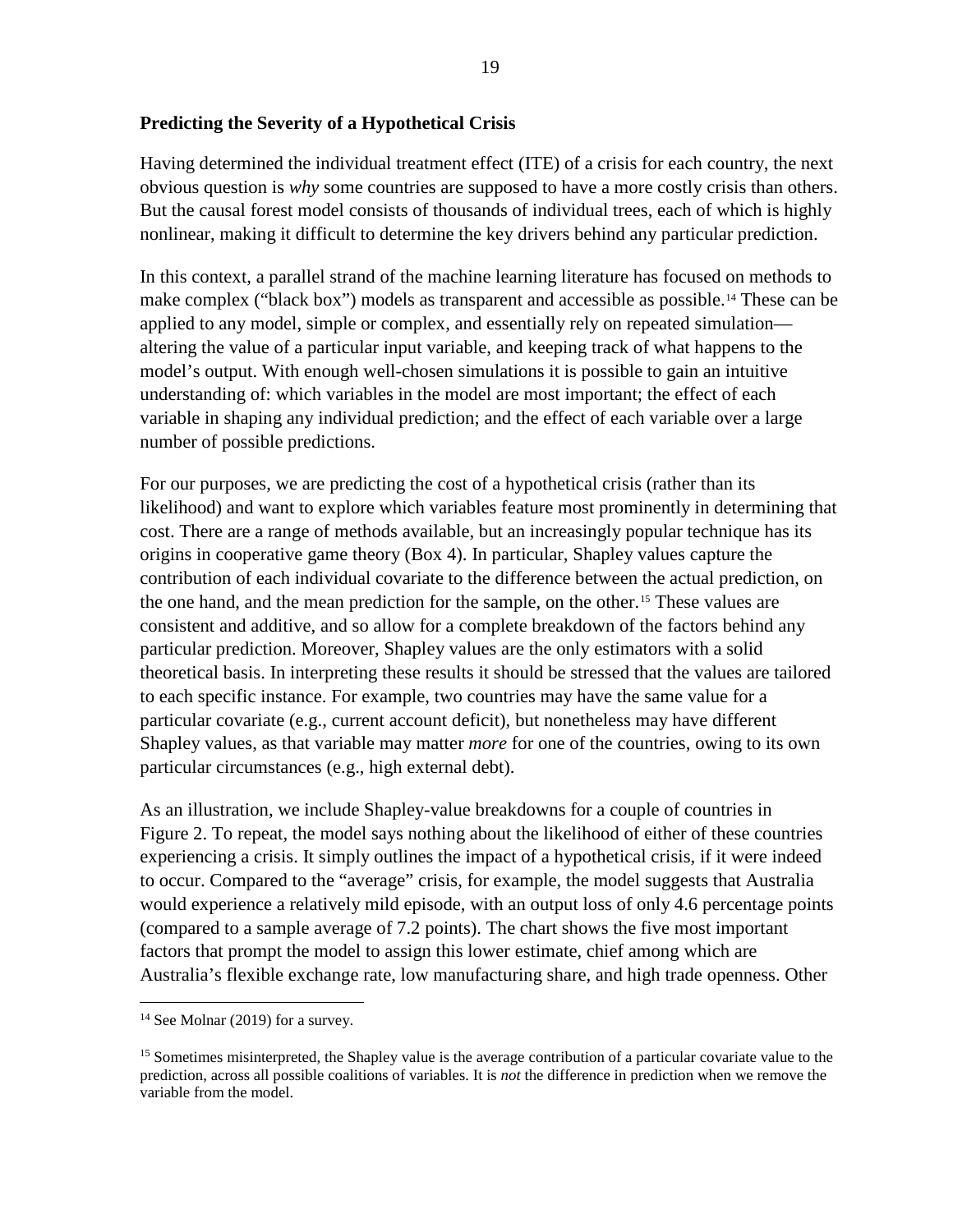mitigating factors include Australia's fiscal space (as proxied by moderate government consumption over the past five years) and relatively small output gap—again, these are all pre-crisis initial conditions.

#### **Box 4. Assigning the Blame: Shapley Values**

**Prediction is hard. Explaining a prediction is even harder**. This is particularly problematic in the case of complex models, where certain variables (e.g. oil prices) may only matter for certain types of countries (e.g. oil importers), or where the impact of a particular variable (current account deficit) may depend on the value of another variable (external debt), or indeed where the final prediction is the result of an *ensemble* of thousands of sub models. In such circumstances there is often some tension between a model's *accuracy* and its *interpretability*. In response, various methods have been proposed to help users interpret the predictions of complex models, and one of the most promising has its origins in cooperative game theory.

**Shapley Values initially came out of a core question in game theory**: in a coalition of multiple players with differing skill sets, what is the fairest way to allocate a collective payoff? One solution is to imagine the players joining in sequence, and then keeping track of their marginal contribution. But what if some players, say Alice and Bob, have similar skill sets? Then, it might be the case that Alice

would have a higher marginal contribution if she joined the group before Bob, as she would be the first one to provide their overlapping skill set. When Bob joined, his marginal contribution would be lower. The Shapley Value concept was developed in response to this problem, and can be understood as *finding each player's marginal contribution, averaged over every possible sequence in which the players could have been added to the group*. To take the simplest example, suppose Alice and Bob are sharing a taxi, and Alice lives on the route to Bob's house. Their marginal contribution to the cost of the taxi ride will depend on the order in which their claims are considered. The Shapley Value, however, will average these contributions over all conceivable sequences (in this case there are only two) to arrive at the fairest possible allocation.

**This concept can be used to explain the contributions of different variables to an**  individual prediction. The "payoff" is the actual prediction for a particular instance *less* the average prediction for the entire dataset. The "players" are the values of each variable that fed into that prediction, which "collaborate" to produce the overall payoff. Shapley Values divide this prediction (payoff) among the variables (players) in a way that fairly represents their respective contributions. In the case of a crisis, for example, where a country's estimated cost is higher than for the sample as a whole, Shapley Values will indicate which variables prompted the model to assign a higher cost for that country, and will provide a quantitative guide as to each variable's relative contribution.



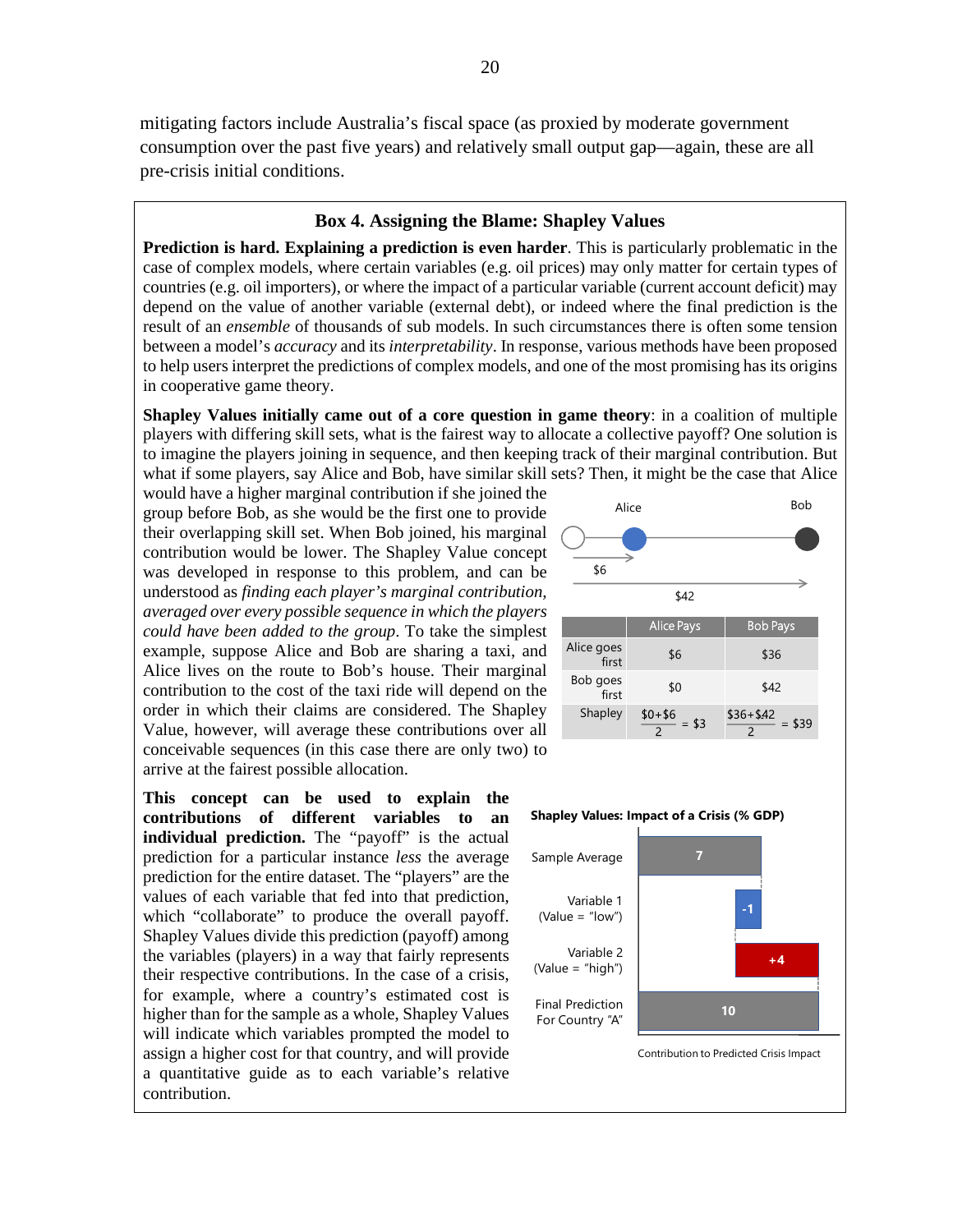China, on the other hand, would be expected to experience a more severe crisis, mostly owing to the country's high manufacturing share (the model suggests that the manufacturing sector is relatively more sensitive to a disruption in financial flows). Additional worrisome factors include rapid GDP growth, a sharp increase in China's terms of trade, and volatile inflation, although the cost of the crisis may be ameliorated slightly by the potential availability of fiscal space.



**Figure 2. Shapley Values: Impact of a Banking Crisis on Output Growth**

Source: IMF VE Database, author's calculations

# **Aggregate Findings**

With similar breakdowns available for every observation, we can then explore which factors tend to be most important for the sample as a whole. For example, Figure 3 plots individual Shapley values for the entire dataset. Variables which are more important in driving the model's predictions will tend to have a wider variance in their individual contribution unimportant variables will have little impact, either positive or negative, and so will have Shapley values clustered around zero.

The chart shows the 12 most important variables, with higher ranked variables placed at the top.[16](#page-21-0) For example, it seems that exchange-rate flexibility is the *most* important factor overall in shaping the impact of a banking crisis, with greater flexibility associated with a smaller output loss (consistent, perhaps, with the shock-absorber role highlighted in Edwards and Yeyati, 2003).

<span id="page-21-0"></span><sup>&</sup>lt;sup>16</sup> Variables are ranked according to the mean absolute value of their respective Shapley values.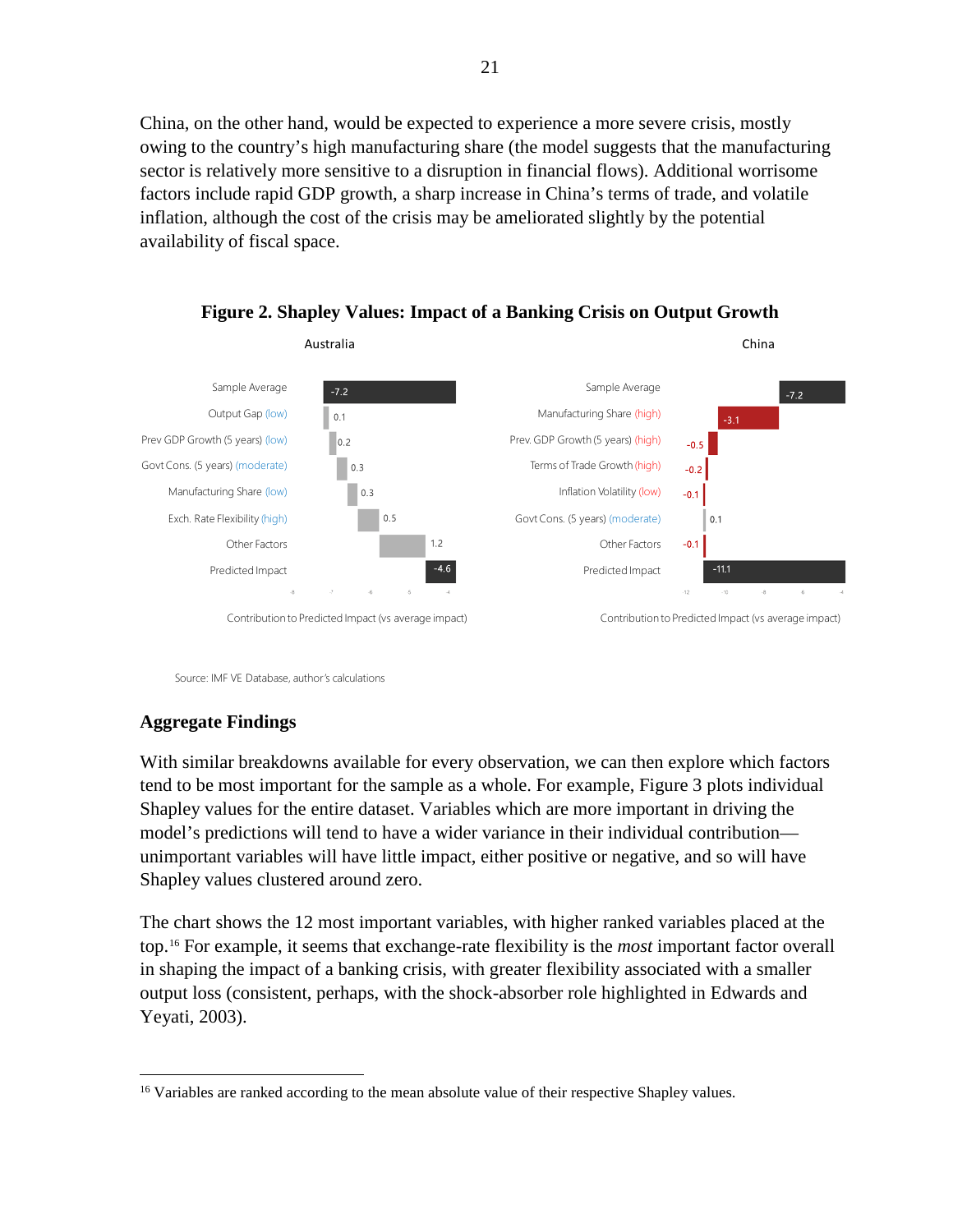Also important is the share of manufacturing in each country's economy, as well as the cumulative amount of public-consumption spending in the 5 years prior to the crisis, and the country's degree of trade openness. For manufacturing, the distribution seems somewhat skewed, suggesting that the impact of this variable may be nonlinear—with the manufacturing share only having an effect if it exceeds a certain threshold, at which point a larger share is associated with a more severe episode.<sup>[17](#page-22-0)</sup> Similarly for trade openness, it appears that openness has little effect except for countries below a certain threshold, at which point relatively closed countries will tend to have more costly crises. Public spending is also skewed, but displays a less obvious mapping with the severity of a crisis. This is consistent with a more hump-shaped relationship, with both excessively high and excessively low levels of spending associated with more costly crises (perhaps owing to the fact that they may indicate a potential lack of fiscal space going forward).



#### **Figure 3. Distribution of Shapley Values**

Source: IMF VE Database, author's calculations

Having identified the most important variables for the model as a whole, the machine-learning literature has also developed techniques to summarize each relationship in more detail. A comprehensive exploration of each variable is beyond the scope of this paper, but we can

<span id="page-22-0"></span> $17$  The importance of a country's manufacturing share is consistent with the general argument of Rajan and Zingales (1998) on the role of financial development in promoting growth—that financial development disproportionately helps firms or industries that depend on external financing (i.e., non retained funds). Manufacturing firms are relatively exposed in this regard (Balta and Nikolov, 2013), and so may tend to suffer the most from a sharp disruption in the financial system.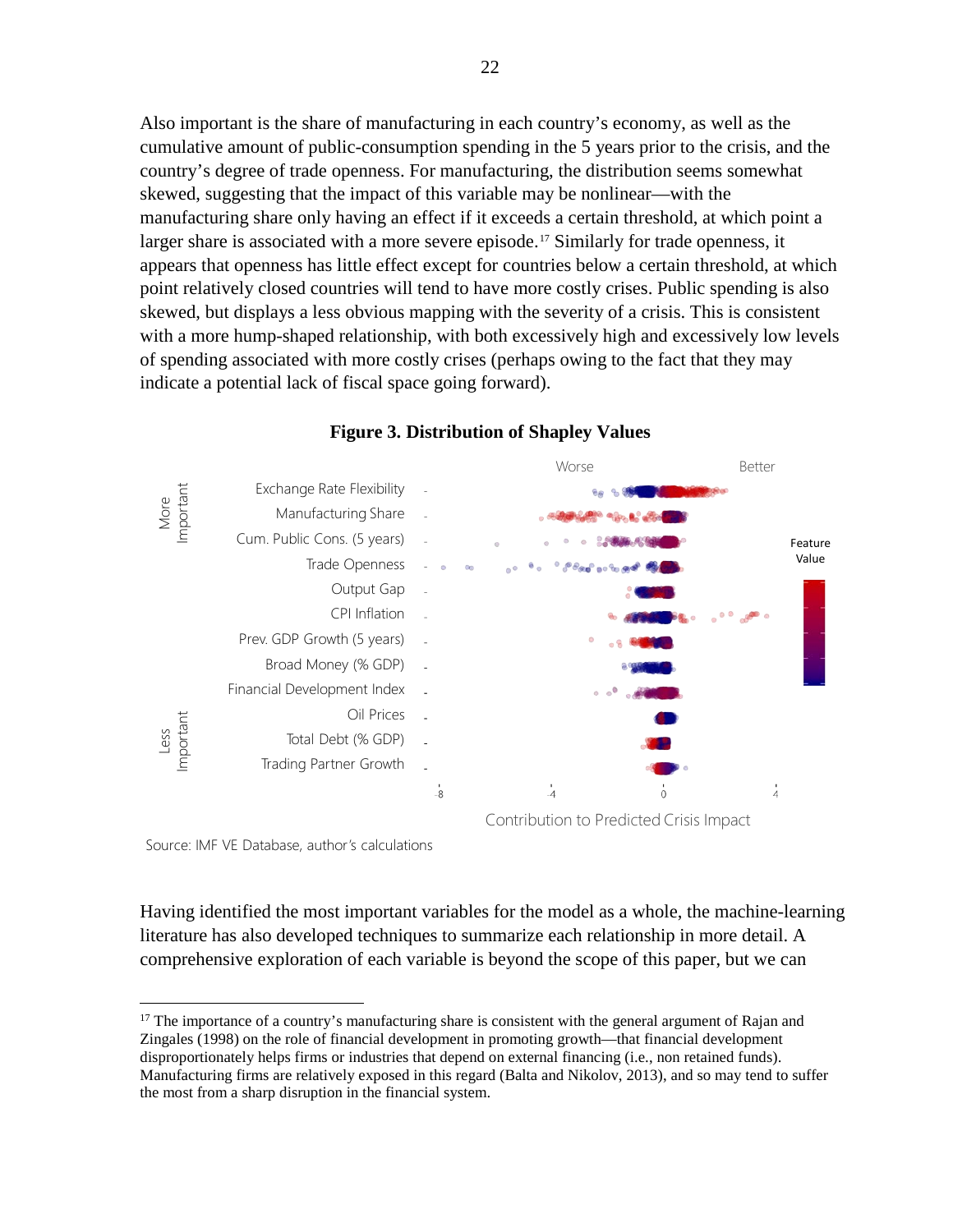illustrate some of these techniques by delving deeper into the relationship between exchange-rate flexibility and the likely cost of a crisis.

Figure 4 below (top left) presents a partial dependence plot (PDP) for the exchange-rate variable, which shows the effect of that variable on the predicted impact of a crisis—partial dependence works by marginalizing the model's output over the distribution of all non-exchange-rate variables. As suggested in Figure 3, a greater degree of flexibility is associated with a milder episode.





Sources: IMF VE Database; author's calculations.

We can also use simulation techniques to explore potential interactions and nonlinearities. Figure 4 (top right) summarizes the degree to which each variable interacts with others, based on the variance-decomposition procedure introduced by Friedman and Popescu  $(2008)^{18,19}$  $(2008)^{18,19}$  $(2008)^{18,19}$  $(2008)^{18,19}$  In our case, even though the partial dependence plot for exchange-rate flexibility

<span id="page-23-0"></span> $18$  Interactions between features are measured via the decomposition of the prediction function: If a feature j has no interaction with any other feature, the function can be expressed as the sum of the partial function depending only on j and the partial function depending on all features other than j. Any variance not explained can be attributed to the interaction and is used as a measure of interaction strength.

<span id="page-23-1"></span><sup>&</sup>lt;sup>19</sup> The PDP procedure used in this paper, as well as all Shapley-value implementations and variance decompositions, are drawn from the "iml" package in R, authored by Molnar (2018).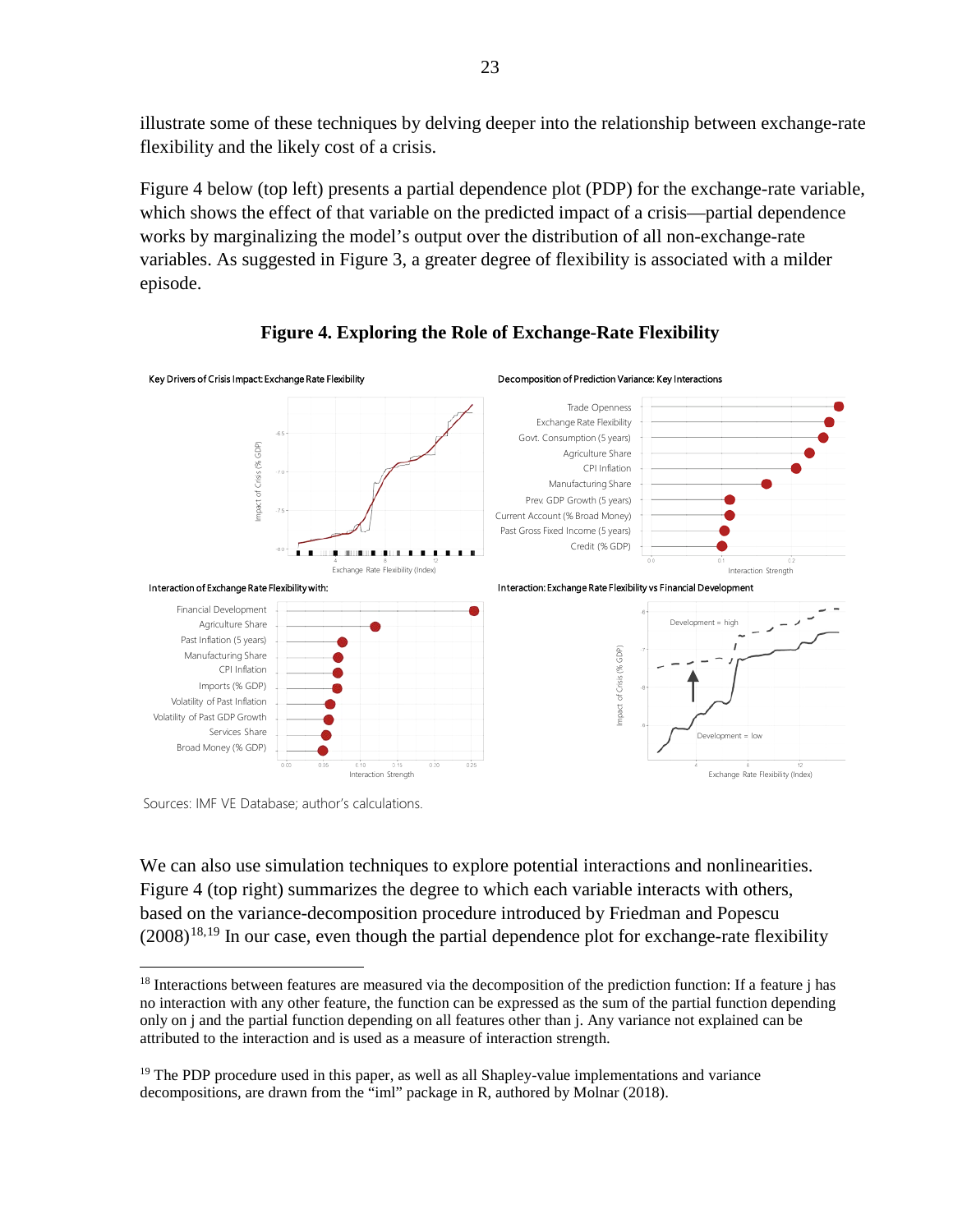appears relatively monotonic, the procedure suggests that the effect of this variable is nonetheless strongly influenced by the level of other variables. Digging deeper, we can use the same decomposition procedure to explore which interactions are most important in this regard (Figure 4, bottom left). The results suggest that the impact of flexibility on the cost of a crisis is shaped by a country's level of financial development, with the potential shockabsorber role of the exchange rate significantly reduced for countries with a lower level of development (Figure 4 bottom right).

# **V. FURTHER RESEARCH**

This paper is not intended as a major contribution to the literature on financial crises. Instead, the goal has been to provide a gentle introduction to some recent advances in machine learning—advances that promise to be directly applicable to the challenges routinely faced by policy-oriented economists. In our case, we have chosen financial crises as an illustrative application, but other possibilities are much more wide ranging, and will likely be limited only by the availability of suitable data

To the best of our knowledge, we are the first to apply the causal-forest algorithm to a macroeconomic dataset, but more micro-level data might allow for similar individual-level analysis of potential interventions (such as labor-market reforms, changes to tax policy, and so on).

We should also note here that the causal-forest algorithm is not limited to analysis of binary interventions. In the event of a continuous treatment variable, for example, the procedure is modified easily—in each leaf of the causal tree, instead of calculating the *difference* in outcomes, the algorithm instead calculates the *covariance* between the treatment variable and the outcome variable. The end result for the individual treatment effect, then, is an estimate of the partial impact of a one-unit increase in the treatment variable. Similarly, if the researcher suspects that the variable of interest is endogenous, the causal forest can accommodate an instrumental-variables approach, in which the quantity calculated in each leaf is simply the IV estimator.<sup>[20](#page-24-0)</sup> In the latter case, the procedure is called "instrumental" forests."

# **VI. CONCLUSION**

<span id="page-24-0"></span>Traditionally, prediction and causal inference have been treated as two very separate problems. Most of the prediction literature assumes that predictions are made by a passive observer who has no influence on the outcome. Causal inference, on the other, explicitly asks what would happen if we actively try to *intervene* in the system; or equivalently, *what interventions* most likely led to a particular outcome. The distinction is subtle, but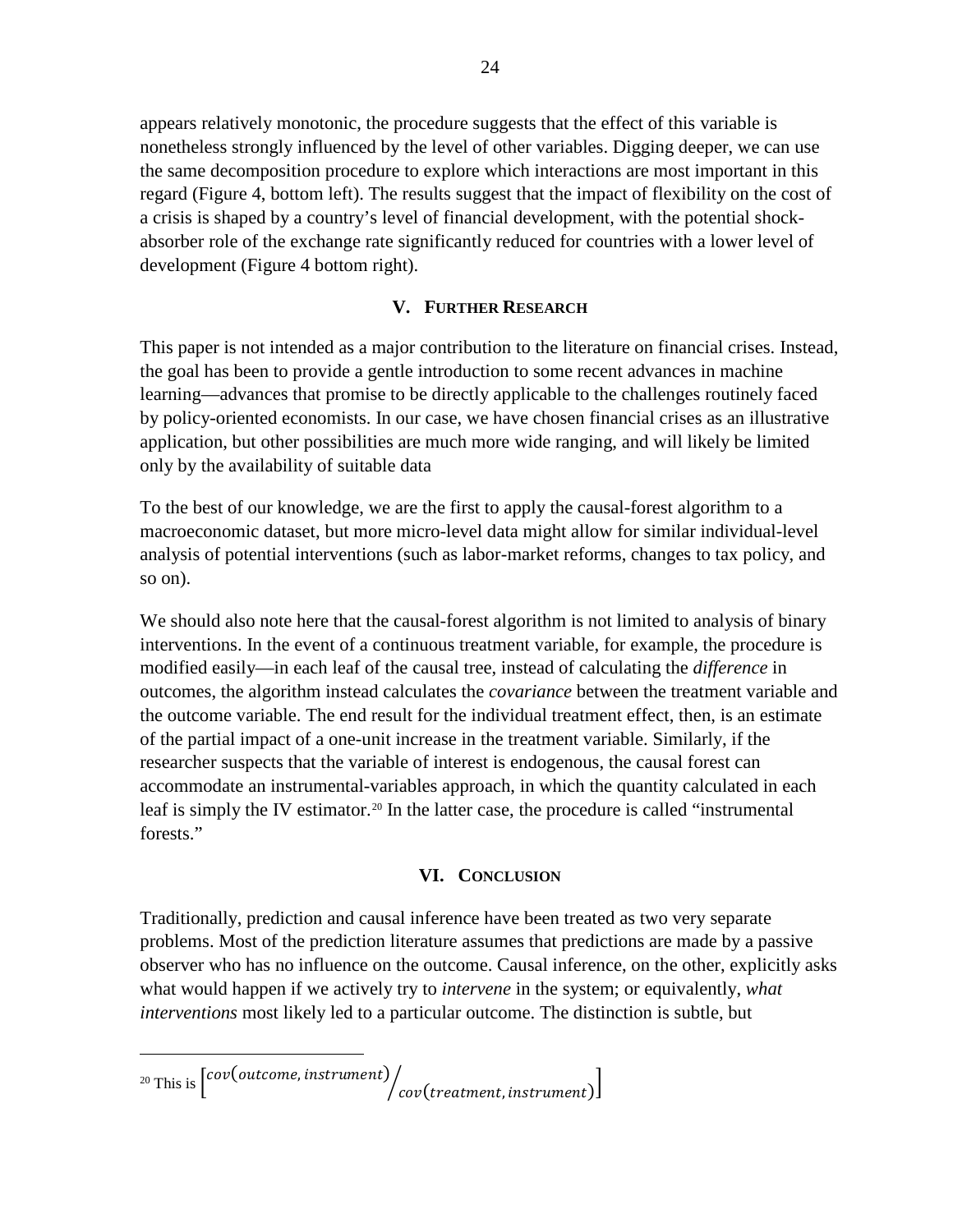fundamental—a crowing rooster may be a good *predictor* of an impending sunrise, but intervening on the rooster won't in itself stop the sun from rising.

In this context, the machine-learning literature has typically concerned itself mostly with prediction, but has recently focused more and more on issues of causality—prompted in part by a growing realization that many problems originally thought to be predictive (e.g., what happens to online sales if we increase a particular form of advertising) actually entail the discovery of a more causal relationship.

Causal discovery, of course, is a vital part of empirical economic analysis, and this paper has provided a gentle introduction to some recent advances in the growing field of "causal machine learning." Focusing mostly on the Causal Forest algorithm, and taking the costs of a financial crisis as an illustrative example, the paper has endeavored to show how such techniques can produce plausible results—the estimated average impact of a crisis, for example, is consistent with previous estimates, as is the potential role for exchange-rate flexibility or financial development in shaping the cost for any particular country. Further, these techniques can also allow for a significantly richer discussion of potential thresholds and non-linearities; to an extent that is usually not feasible using more traditional econometric methods. More generally, by enabling the consideration of a rich set of variables and interactions, and allowing for a more tailored assessment of the individual circumstances of each country, these techniques can provide an invaluable complement to the techniques currently employed by economists, both within the Fund and beyond.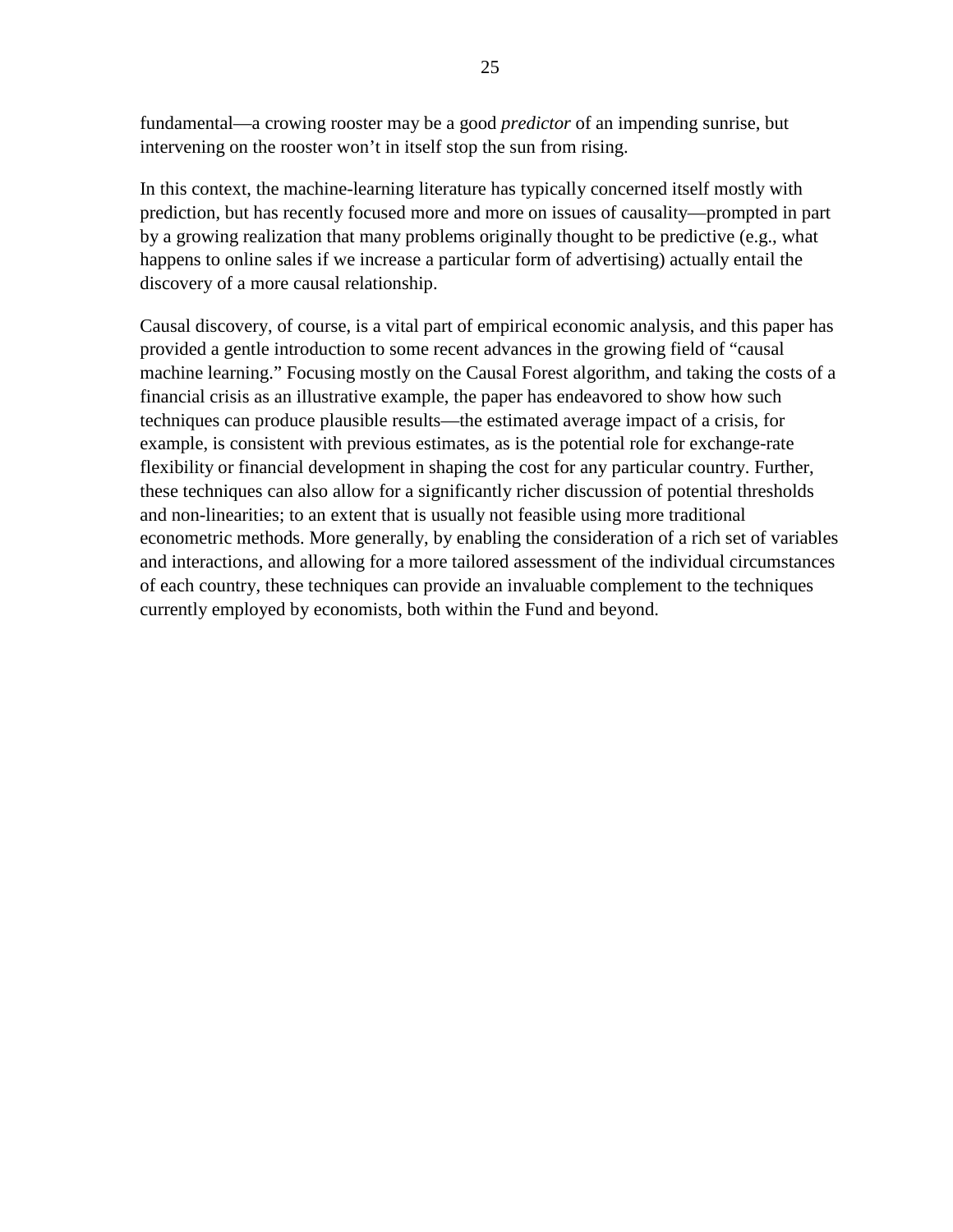#### **REFERENCES**

- Abadie, Alberto, and Guido W. Imbens, 2006, "Large Sample Properties of Matching Estimators for Average Treatment Effects," *Econometrica*, Vol. 74(1), pp. 235–267.
- Abiad, Abdul, Petya Koeva Brooks, Irina Tytell, Daniel Leigh, and Ravi Balakrishnan, 2009, "What's the Damage? Medium-Term Output Dynamics After Banking Crises," IMF Working Paper No. 09/245 (Washington: International Monetary Fund).
- Alessi, Lucia & Carsten Detken, 2018, "Identifying Excessive Credit Growth and Leverage," *Journal of Financial Stability*, Vol. 35(C), pp. 215–225.
- Athey, Susan and Guido W. Imbens, 2016, "Recursive Partitioning for Heterogeneous Causal Effects," *Proceedings of the National Academy of Sciences,* Vol.113 (27), pp. 7353–7360.

———, 2017, "The State of Applied Econometrics: Causality and Policy Evaluation," *Journal of Economic Perspectives*, Vol. 31 (2), pp. 3–32.

- Athey, Susan, Julie Tibshirani, and Stephan Wager, 2019, "Generalized Random Forests," *Annals of Statistics*, Vol.47 (2), pp. 1148–1178.
- Balta, Narcissa and Plamen Nikolov, 2013, "Financial Dependence and Growth Since the Crisis," *Quarterly Report on the Euro Area*, Directorate General Economic and Financial, European Commission, Vol. 12 (3), pp. 7–18.
- Belloni, Alexandre, Daniel Chen, Victor Chernozhukov, and Christian Hansen, 2012, "Sparse Models and Methods for Optimal Instruments with an Application to Eminent Domain," *Econometrica,* Vol. 80 (6), pp. 2369–2429.
- Belloni, Alexandre, Victor Chernozhukov, and Christian Hansen, 2014a, "High-Dimensional Methods and Inference on Structural and Treatment Effects," *Journal of Economic Perspectives*, 28 (2), pp. 29–50.
- ———, 2014b, "Inference on Treatment Effects after Selection among High-Dimensional Controls," *The Review of Economic Studies*, Vol. 81 (2), pp. 608–650.
- Breiman, Leo, 2001a, "Statistical Modeling: The Two Cultures," *Statistical Science*, Vol. 16 (3), pp. 199–231.
- ———, 2001b, "Random Forests," *Machine Learning*, Vol. 45 (5), pp. 5–32.
- Cerra, Valerie, and Sweta Chaman Saxena, 2008, "Growth Dynamics: The Myth of Economic Recovery," *American Economic Review*, Vol. 98 (1), pp. 439–57.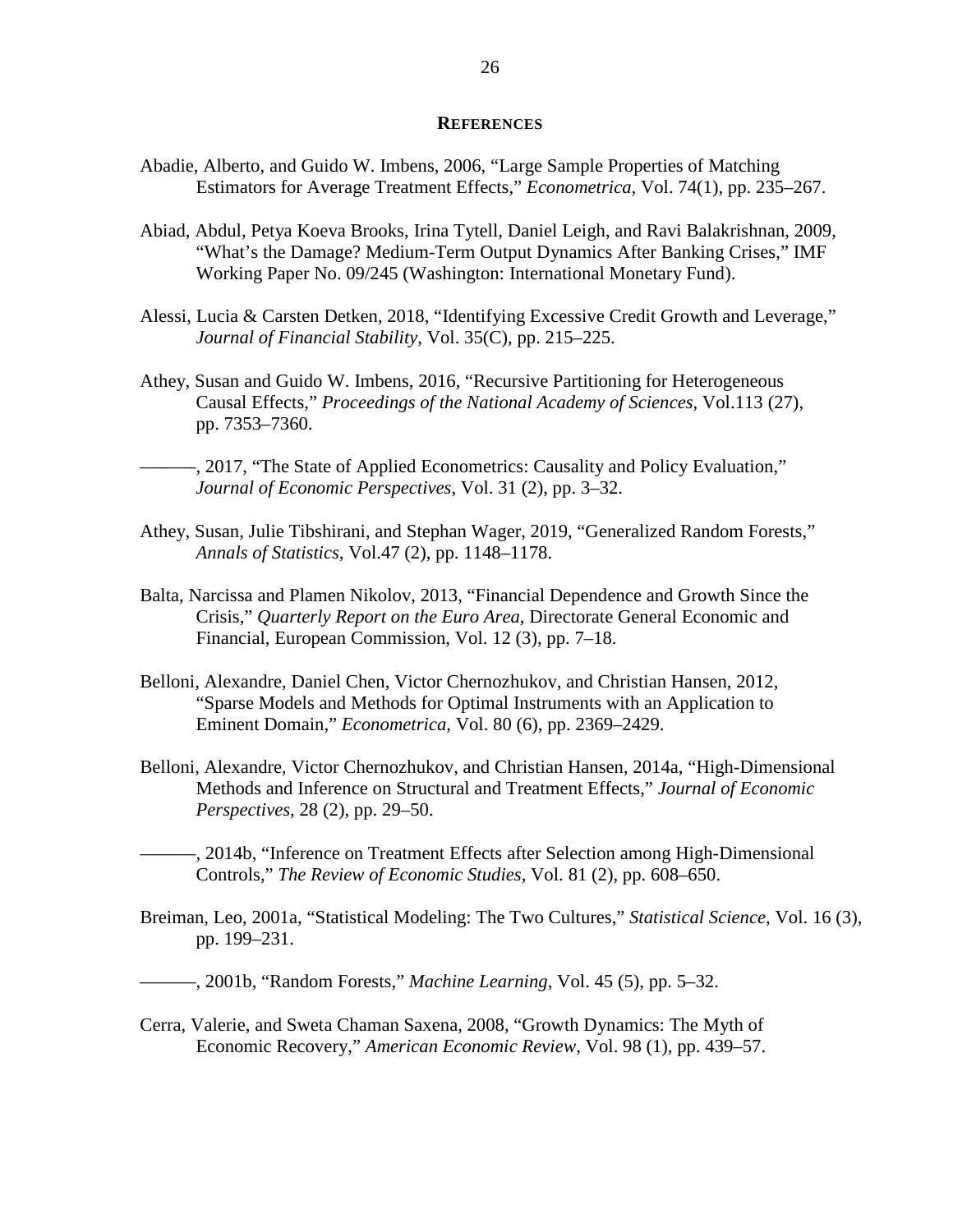- Chawla, Nitesh V., Kevin W. Bowyer, Lawrence O. Hall, and W. Philip Kegelmeyer, 2002, "SMOTE: Synthetic Minority Over-sampling Technique," *Journal of Artificial Intelligence Research,* Vol. 16, pp. 321–357.
- Demirguc-Kunt, Asli, Enrica Detragiache, and Poonam Gupta, 2006, "Inside the Crisis: An Empirical Analysis of Banking Systems in Distress," *Journal of International Money and Finance*, Vol. 25 (5), pp. 702–718.
- Edwards, Sebastian, and Eduado Levy Yeyati, 2005, "Flexible Exchange Rates as Shock Absorbers," *European Economic Review*, Vol. 49 (8), pp. 2079–2105.
- Friedman, Jerome H, and Bogdan E Popescu, "Predictive Learning Via Rule Ensembles," *The Annals of Applied Statistics,* Vol. 2 (3), pp. 916–54.
- Ghosh, Swati R., and Atish R. Ghosh, 2002, "Structural Vulnerabilities and Currency Crises*,*" IMF Working Paper No. 02/9 (Washington: International Monetary Fund).
- Holland, P. W., 1986, Statistics and Causal Inference, *Journal of the American Statistical Association*, Vol. 81 (396), pp. 945–960.
- Hutchison, Michael, and Ilan Noy, 2005, "How Bad Are Twins? Output Costs of Currency and Banking Crises," *Journal of Money, Credit and Banking*, Vol. 37 (4), pp. 725–52.
- Imbens, Guido W., and Donald B. Rubin, 2015, *Causal Inference for Statistics, Social, and Biomedical Sciences: An Introduction* (Cambridge University Press).
- IMF, 2010, *The IMF-FSB Early Warning Exercise: Design and Methodological Toolkit*, International Monetary Fund.
- Kuhn, Max and Kjell. Johnson, 2013, *Applied Predictive Modeling*. New York: Springer.
- Laeven, Luc, and Fabian Valencia, 2018, "Systemic Banking Crises Revisited," IMF Working Paper No. 18/206 (Washington: International Monetary Fund).
- Minka, Thomas P., 2000, "Bayesian Model Averaging Is Not Model Combination," [http://www.stat.cmu.edu/minka/papers/bma.html.](http://www.stat.cmu.edu/minka/papers/bma.html)
- Morgan, Stephen L., and Christopher Winship, 2015, *Counterfactuals and Causal Inference: Methods and Principles for Social Research,* 2nd ed. (Cambridge University Press).
- McGue, Matt, Merete Osler, and Kaare Christensen, 2010, "Causal Inference and Observational Research: The Utility of Twins," *Perspect Psychol Sci*. Vol. 5 (5), pp. 546–556.
- Molnar, Christoph, 2018, "iml: Interpretable Machine Learning," R package version 0.5.1. [https://CRAN.R-project.org/package=iml.](https://cran.r-project.org/package=iml)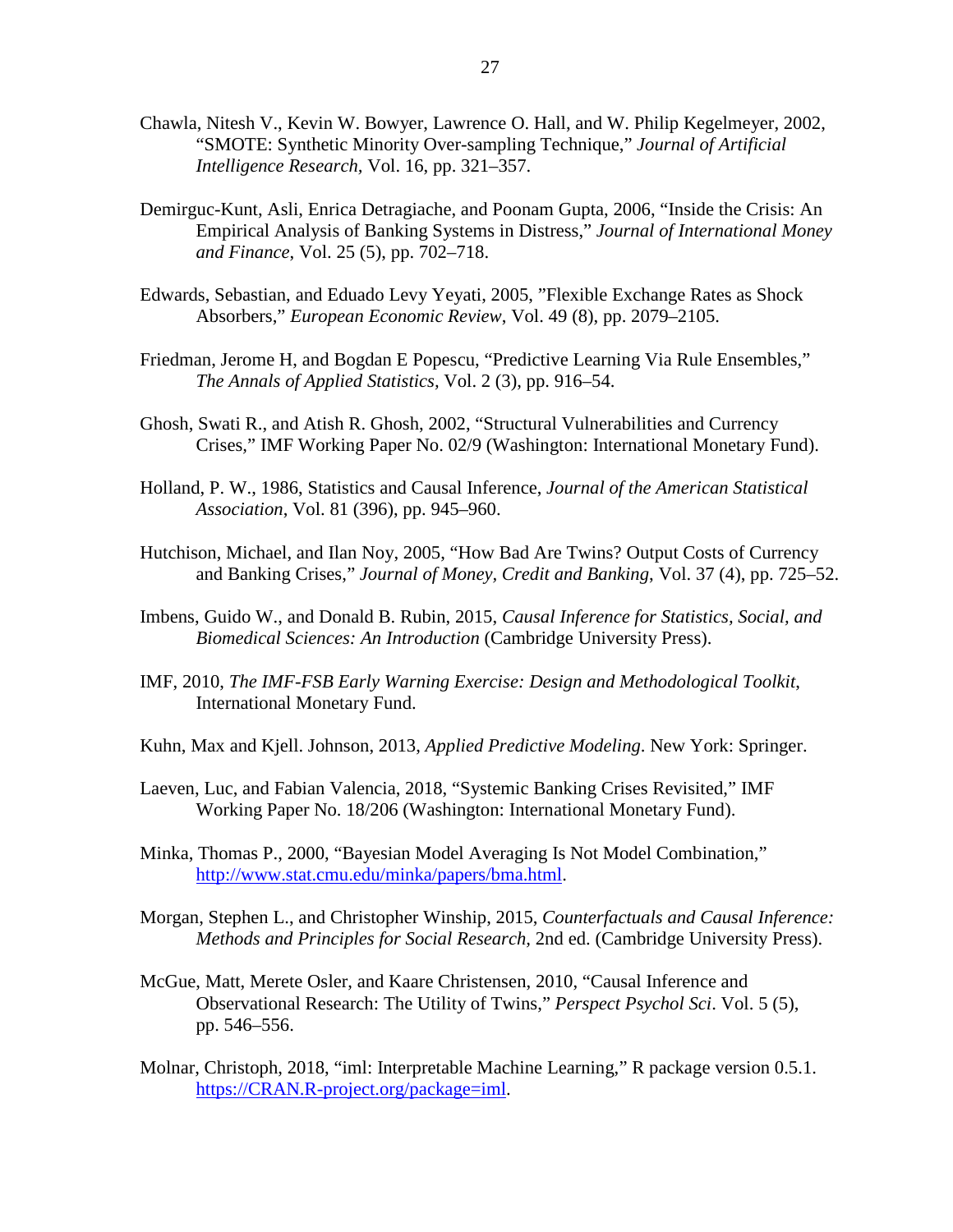- ———, 2019, *Interpretable Machine Learning*, [https://leanpub.com/interpretable-machine](https://leanpub.com/interpretable-machine-learning)[learning.](https://leanpub.com/interpretable-machine-learning)
- Pearl, Judea, 2009, *Causality: Models, Reasoning, and Inference*. 2nd ed. (Cambridge University Press).
- Rajan, Raghuram G., and Luigi Zingales, 1998, "Financial Dependence and Growth," *American Economic Review*, Vol. 88 (3), pp. 559–586.
- Rosenbaum, Paul R., and Donald B. Rubin, 1983, "The Central Role of the Propensity Score in Observational Studies for Causal Effects," *Biometrika*, Vol. 70 (1), pp. 41–55.
- Savona, Roberto and Vezzoli, Marika, 2015, "Fitting and Forecasting Sovereign Defaults Using Multiple Risk Signals," *Oxford Bulletin of Economics and Statistics*, Vol. 77 (1), pp. 66–92.
- Tiffin, Andrew J., 2016, "Seeing in the Dark; A Machine-Learning Approach to Nowcasting in Lebanon," IMF Working Paper No. 16/56 (Washington: International Monetary Fund).
- Varian, Hal R. 2014, "Big Data: New Tricks for Econometrics," *Journal of Economic Perspectives*, Vol. 28 (2), pp. 3–28.
- Wager, Stephan, and Susan Athey, 2018, "Estimation and Inference of Heterogeneous Treatment Effects using Random Forests," *Journal of the American Statistical Association*, Vol. 113 (523), pp. 1228–1242.
- Wyss, Richard, Alan R. Ellis, M. Alan Brookhart, Cynthia J. Girman, Michele Jonsson Funk, Robert LoCasale, and Til Stürmer, 2014, "The Role of Prediction Modeling in Propensity Score Estimation: An Evaluation of Logistic Regression, bCART, and the Covariate-Balancing Propensity Score," *American Journal of Epidemiology*, Vol. 180 (6), pp. 645–655.